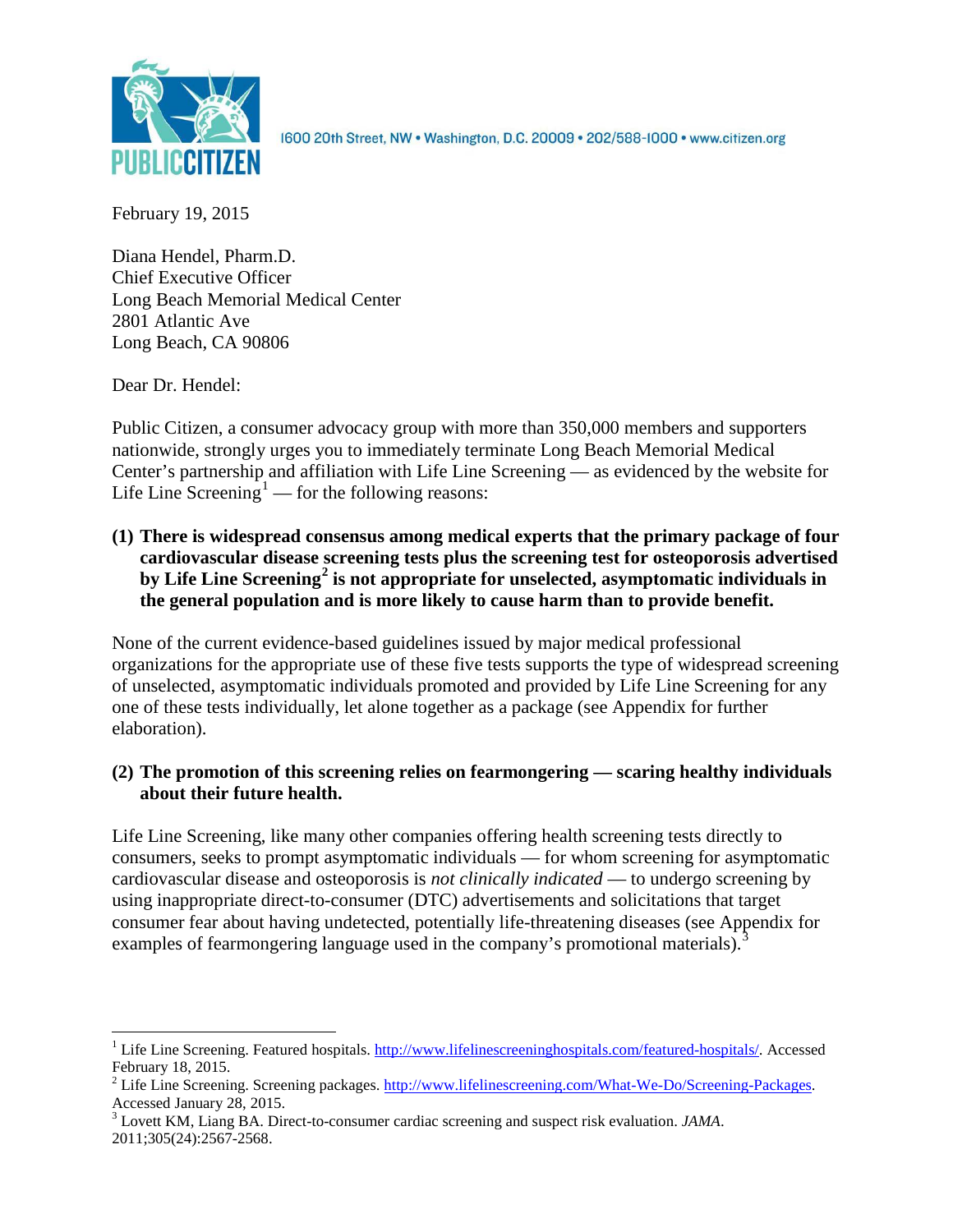#### **(3) For many people, false-positive test results from this screening can lead to unfounded anxiety and additional unnecessary, risky, and costly diagnostic procedures and treatment interventions.**[4](#page-1-0),[5](#page-1-1)

Because this screening is performed broadly on *unselected, predominantly asymptomatic populations* (i.e., those not at significant risk), many people will have false**-**positive test results. False-positive results can cause unfounded anxiety and lead to additional diagnostic procedures and treatments, exposing screened individuals to additional risk of physical harm without providing offsetting benefits.

In addition to physical and psychological harms, false-positive results from medically inappropriate screening tests also cause financial harms to the people screened and to others. Unnecessary costs are borne *directly* by the screened patients/consumers for the initial screening and for some of the unnecessary follow-up testing and treatment interventions. Additionally, *indirect* cost to the broader insured population results from insurance companies passing on the costs of superfluous follow-up testing and treatment via increased premiums.

#### **(4) Screening unselected, asymptomatic people will lead to** *overdiagnosis***, which occurs when individuals are diagnosed with conditions that will never cause symptoms or death.**

Some individuals undergoing inappropriate screening will have certain true-positive abnormal results, leading to the diagnosis of conditions that will never cause symptoms or death, a problem known as overdiagnosis.<sup>[6](#page-1-2)</sup> As with false-positive test results, overdiagnosis leads to unnecessary anxiety and unnecessary medical interventions. For example, imaging tests, such as the ultrasound cardiovascular disease screening tests offered by Life Line Screening, can detect abnormalities that for many people are minor and not destined to ever progress enough to cause symptoms or death; these people cannot benefit from treatment. In fact, they can only be harmed. When healthy people are systematically encouraged to get screened, overdiagnosis and the problems caused by it are made worse.<sup>[7](#page-1-3)</sup>

## **(5) The promotion and provision of this screening is** *unethical***.**

First, it is exploitative for Life Line Screening to profit from the promotion of medically nonbeneficial testing through the use of misleading advertisements and solicitations that play on people's fear. Second, this screening violates the ethical principles of beneficence (the duty to promote good and act in the best interest of the patient and the health of society) and nonmaleficence (the duty to do no harm to patients).<sup>[8](#page-1-4),[9](#page-1-5)</sup> Finally, direct-to-consumer promotional

<span id="page-1-4"></span>2012;157(10):747-748.

<span id="page-1-5"></span><span id="page-1-0"></span><sup>4</sup> Lovett KM, Liang BA. Direct-to-consumer cardiac screening and suspect risk evaluation. *JAMA*.

<span id="page-1-1"></span><sup>2011;305(24):2567-2568.</sup> <sup>5</sup> Perry S. Buyer beware on 'direct-to-consumer' health screenings. March 21, 2012. *MinnPost.*  [http://www.minnpost.com/second-opinion/2012/03/buyer-beware-direct-consumer-health-screenings.](http://www.minnpost.com/second-opinion/2012/03/buyer-beware-direct-consumer-health-screenings) Accessed January 14, 2015.

<span id="page-1-2"></span><sup>6</sup> Welch HG, Schwartz LM, Woloshin S. *Overdiagnosed: Making People Sick in the Pursuit of Health*. 1st ed. Boston, MA: Beacon Press; 2011: at *xiv*.<br><sup>7</sup> *Ibid*. Page 44.<br><sup>8</sup> Wallace EA, Schumann JH, Weinberger SE. Ethics of commercial screening tests. *Ann Intern Med*.

<span id="page-1-3"></span>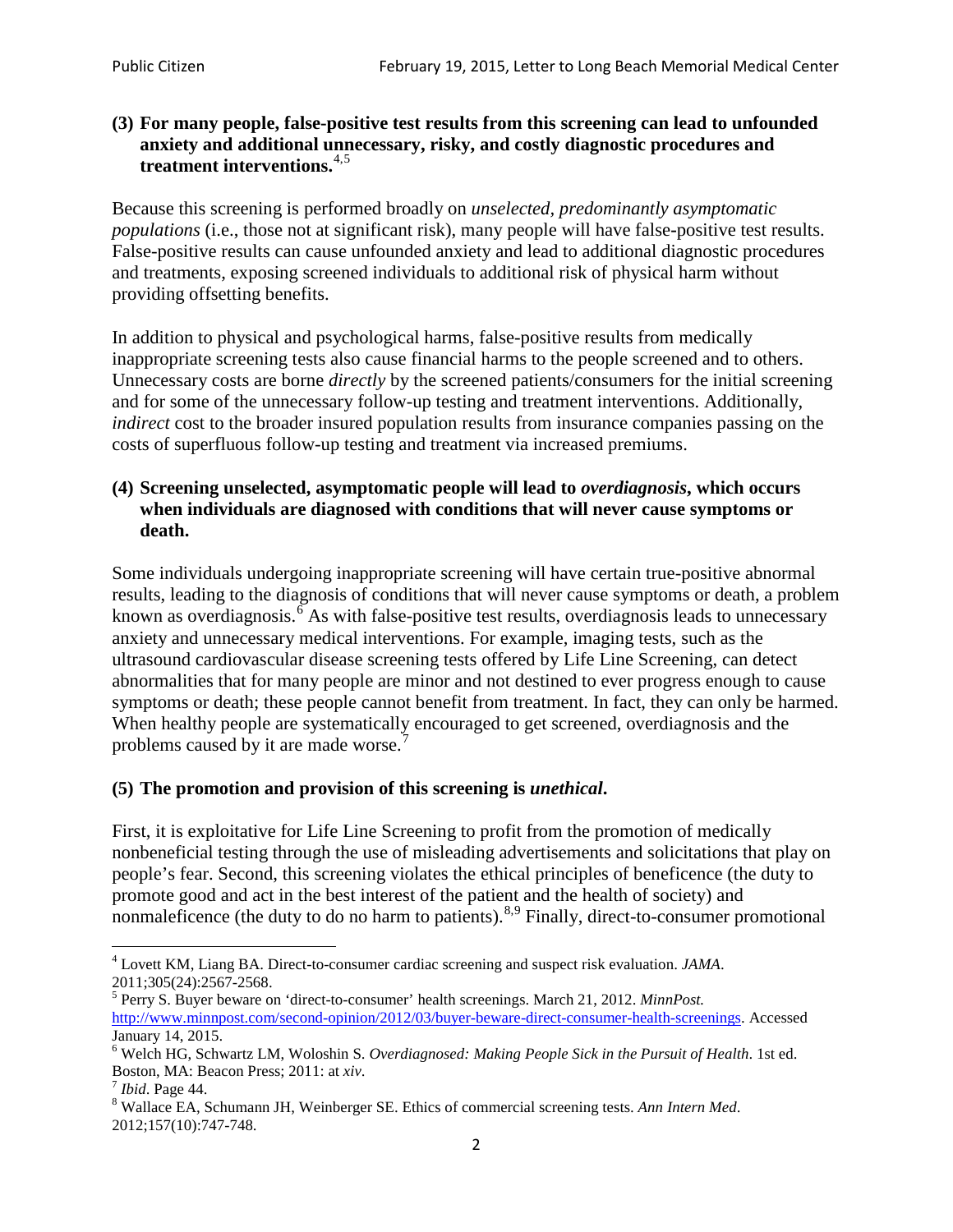materials for screening tests that fail to disclose published guidelines on recommended indications for these tests, as well as the risks of harm, violate the ethical principle of respect for persons and patient autonomy (the duty to protect and foster a patient's free, uncoerced choices). $\frac{10,11}{10,11}$  $\frac{10,11}{10,11}$  $\frac{10,11}{10,11}$  $\frac{10,11}{10,11}$ 

For these reasons, your institution's partnership with Life Line Screening does a great disservice to the community that you serve and adversely impacts public health more broadly. It is therefore imperative that your institution sever its relationship with Life Line Screening and refrain from endorsing the company's heavily promoted, nonselective, community**-**wide cardiovascular disease and osteoporosis screening programs.

Of note, many institutions like yours responded positively to similar requests from Public Citizen. In particular, on June 19, 2014, we wrote letters to 20 hospitals and medical institutions that had partnered with HealthFair, another company that inappropriately promotes similar direct-to-consumer cardiovascular disease screening tests, urging them to immediately sever their relationship with the company. [12](#page-2-2) Fifteen of the 20 institutions have informed either us or representatives of the news media that they have terminated or will be terminating their relationships with HealthFair. Public Citizen applauded these actions.

On August 11, 2014, the *Journal of the American Medical Association* published a Viewpoint article critical of hospital relationships with DTC disease screening companies.<sup>13</sup> The article co-authored by Erik Wallace, M.D., Associate Dean for the Colorado Springs Branch of the University of Colorado School of Medicine; John Schumann, M.D., Interim President, University of Oklahoma-Tulsa; and Steven Weinberger, M.D., Executive Vice President and Chief Executive Officer of the American College of Physicians, the pre**-**eminent national organization of internists — concluded as follows:

If the primary goal of hospitals and DTC screening companies is to improve the health of the populations they serve, then both entities should provide clear and convincing evidence of net benefit with the tests and treatments they offer. Given the controversy over the values and ethics of DTC screening companies and the services they offer, hospitals should clearly and publicly explain their relationships with DTC screening companies, given the lack of evidence to support mass vascular screenings. Hospitals also should justify such relationships transparently or, as Public Citizen suggests, sever such relationships.

Finally, we would also like to call to your attention the fact that on January 22, 2015, Public Citizen requested that the Federal Trade Commission investigate the advertising and promotional

<sup>&</sup>lt;sup>9</sup> Snyder L, American College of Physicians Ethics, Professionalism, and Human Rights Committee. American College of Physicians ethics manual. Sixth edition. Ann Intern Med. 2012;156(1):73-104.

<span id="page-2-0"></span><sup>&</sup>lt;sup>10</sup> Wallace EA, Schumann JH, Weinberger SE. Ethics of commercial screening tests. *Ann Intern Med*. 2012;157(10):747-748.

<span id="page-2-1"></span> $11$  Snyder L, American College of Physicians Ethics, Professionalism, and Human Rights Committee. American College of Physicians ethics manual: Sixth edition. *Ann Intern Med*. 2012;156(1):73-104.<br><sup>12</sup> Public Citizen. Letters to twenty hospitals and medical institutions asking them to end their partnerships with

<span id="page-2-2"></span>HealthFair. [http://www.citizen.org/hrg2206.](http://www.citizen.org/hrg2206) Accessed October 2, 2014.

<span id="page-2-3"></span><sup>13</sup> Wallace EA, Schumann JH, Weinberger SE. Hospital relationships with direct-to-consumer screening companies. *JAMA*. 2014;312(9):891-892. Published online August 11, 2014. doi:10.1001/jama.2014.9500.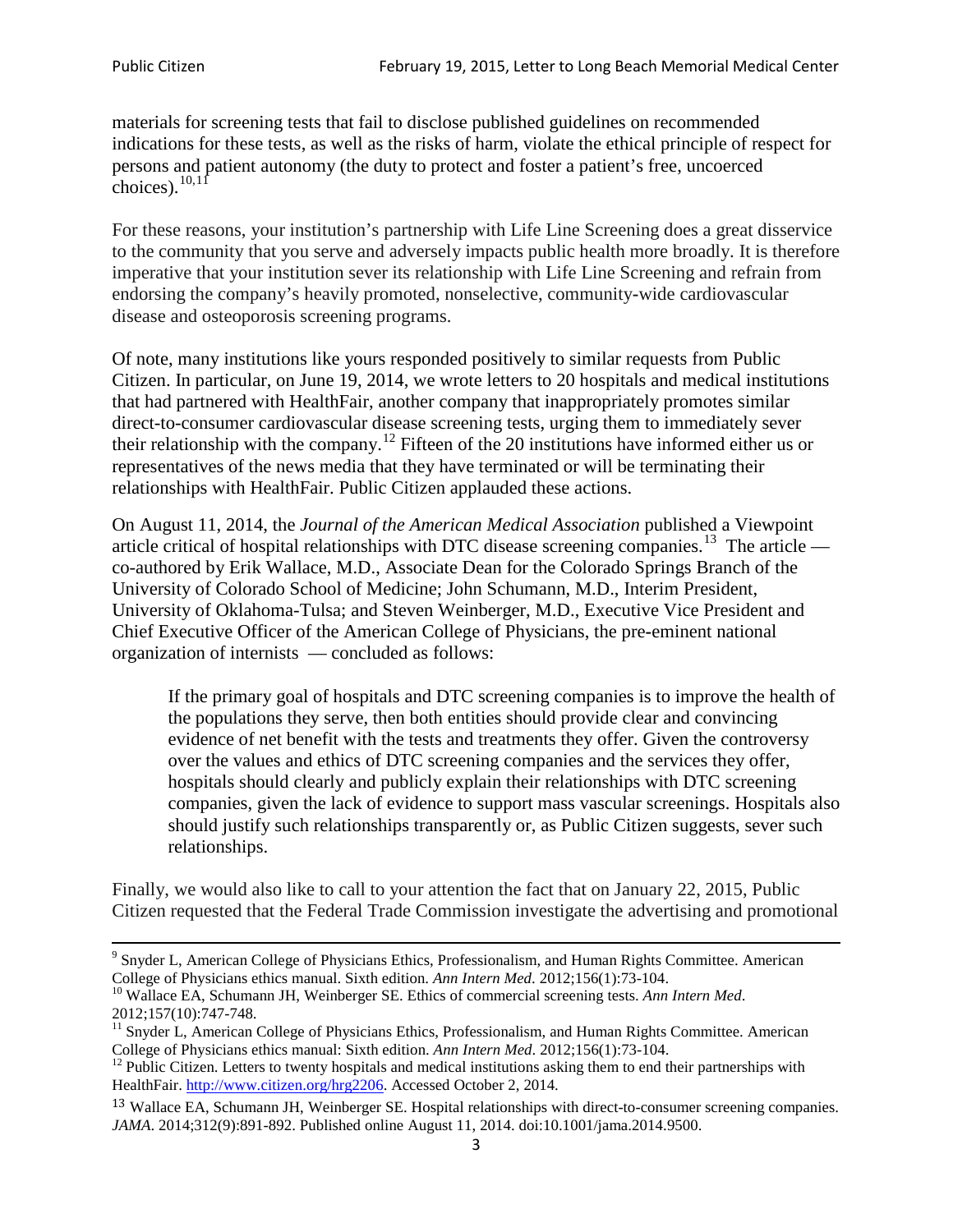activities of Life Line Screening. There is evidence that the company's advertising and promotional materials contain numerous statements that may be deceptive within the meaning of the Federal Trade Commission Act. These materials make unsubstantiated medical-benefit efficacy claims about Life Line Screening's primary cardiovascular disease and osteoporosis screening package, and they omit information material to consumers regarding the risks of adverse health-related outcomes and financial harms that may result from the screening.

Thank you for your prompt attention to this important patient safety and public health issue. Please contact us when you end your relationship with Life Line Screening.

Sincerely,

Vikram Krishnasamy, M.D., M.P.H. Researcher Public Citizen's Health Research Group

Michael Carome, M.D. **Director** Public Citizen's Health Research Group

Sidney M. Wolfe, M.D. Founder and Senior Adviser Public Citizen's Health Research Group

cc: Barry Arbuckle, Ph.D., President and Chief Executive Officer, MemorialCare Health System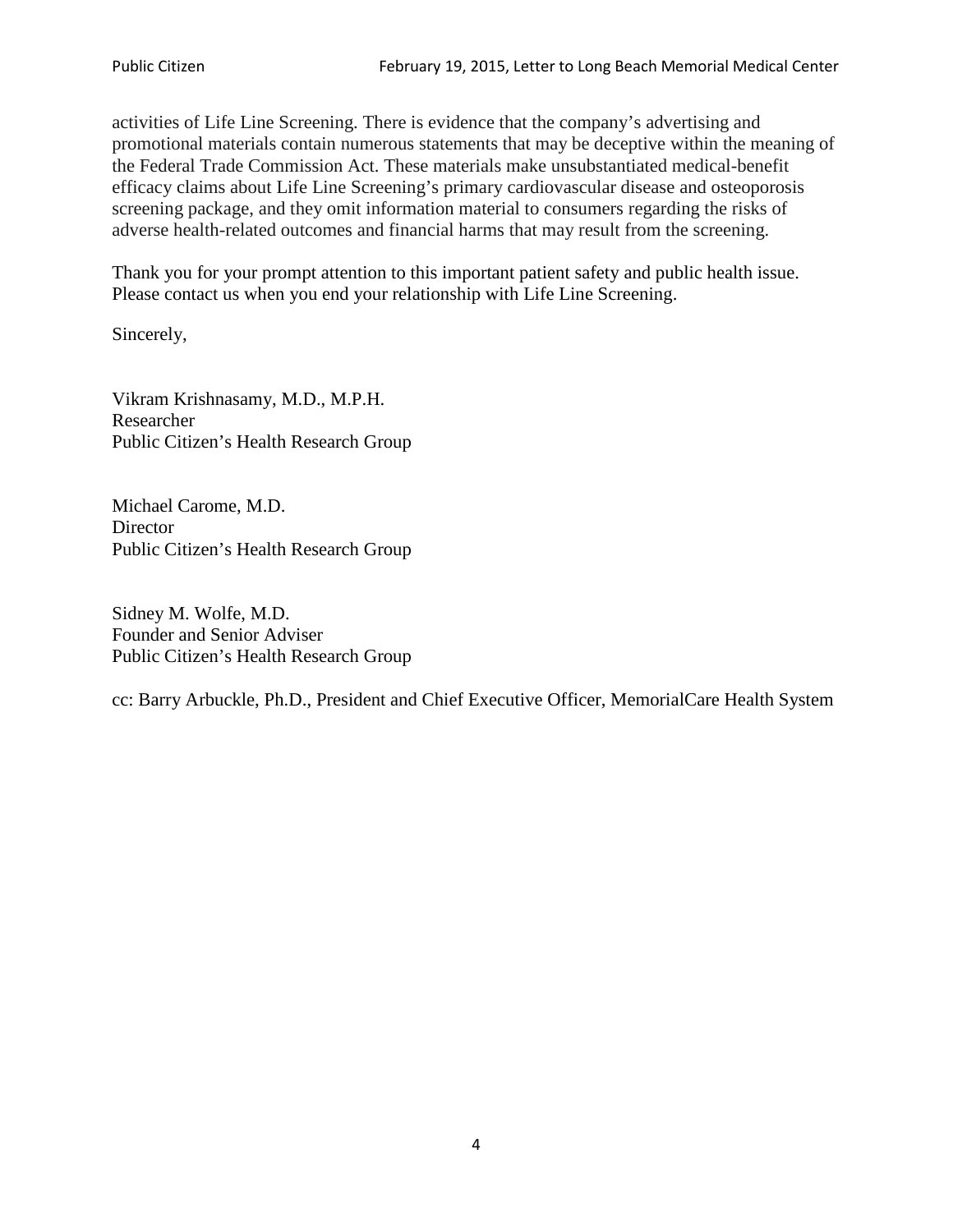## **Appendix**

### **Assessment of Cardiovascular Disease and Osteoporosis Screening Tests Offered by Life Line Screening**

Life Line Screening heavily promotes directly to consumers a package of four cardiovascular disease screening tests plus an osteoporosis risk assessment test.<sup>[14](#page-4-0),[15](#page-4-1)</sup> The four cardiovascular disease screening tests in the package are an electrocardiogram to screen for atrial fibrillation, a carotid artery ultrasound, an abdominal aortic aneurysm ultrasound, and a peripheral arterial disease test. The osteoporosis risk assessment test is an ultrasound of the heel bone to measure bone mass density.

Promotional materials describing these screening tests on the Life Line Screening website and in direct-to-consumer print solicitations mailed directly to people's homes misleadingly note the following:

Since our inception in 1993, we have screened nearly eight million people, and currently screen nearly one million people each year at over 16,000 screening events nationwide. Through this experience, we often identify serious health issues and **have helped save thousands of lives**. [16](#page-4-2) [Emphasis added]

"These screenings have **proven to be safe and accurate** in detecting your risks of stroke and vascular disease – so you and your doctor can do something about it before it's too late."<sup>[17](#page-4-3)</sup> [Emphasis added]

The Life Line Screening promotional materials recommend that adults over age 50 undergo these five screening tests annually:<sup>[18](#page-4-4),[19,](#page-4-5)[20,](#page-4-6)[21](#page-4-7),[22](#page-4-8)</sup>

Q. Who needs to be screened?

A. The answer is anyone over 50 who wants to be proactive about his or her health. …

Received November 2014.<br><sup>16</sup> Life Line Screening. Who we are. http://www.lifelinescreening.com/Who-We-Are. Accessed January 9, 2015.

<span id="page-4-3"></span><span id="page-4-2"></span><sup>17</sup> Undated letter from Kevin DeWeese, Director of Clinical Operations, Life Line Screening, to a consumer. Received November 2014.

<span id="page-4-0"></span><sup>&</sup>lt;sup>14</sup> Life Line Screening. Screening packages. [http://www.lifelinescreening.com/What-We-Do/Screening-Packages.](http://www.lifelinescreening.com/What-We-Do/Screening-Packages) AccessedJanuary 9, 2015.

<span id="page-4-1"></span><sup>&</sup>lt;sup>15</sup> Undated letter from Kevin DeWeese, Director of Clinical Operations, Life Line Screening, to a consumer.

<span id="page-4-4"></span><sup>&</sup>lt;sup>18</sup> Life Line Screening. Atrial fibrillation screening. [http://www.lifelinescreening.com/What-We-Do/What-We-](http://www.lifelinescreening.com/What-We-Do/What-We-Screen-For/Atrial-Fibrillation)[Screen-For/Atrial-Fibrillation.](http://www.lifelinescreening.com/What-We-Do/What-We-Screen-For/Atrial-Fibrillation) Accessed January 9, 2015.

<span id="page-4-5"></span><sup>&</sup>lt;sup>19</sup> Life Line Screening. Carotid artery disease screening. [http://www.lifelinescreening.com/What-We-Do/What-We-](http://www.lifelinescreening.com/What-We-Do/What-We-Screen-For/Carotid-Artery-Disease)

<span id="page-4-6"></span>[Screen-For/Carotid-Artery-Disease.](http://www.lifelinescreening.com/What-We-Do/What-We-Screen-For/Carotid-Artery-Disease) Accessed January 9, 2015.<br><sup>20</sup> Life Line Screening. Abdominal aortic aneurysm screening.. http://www.lifelinescreening.com/What-We-<br>Do/What-We-Screen-For/Abdominal-Aortic-Aneurysms. Acces

<span id="page-4-7"></span><sup>&</sup>lt;sup>21</sup> Life Line Screening. Peripheral arterial disease screening. [http://www.lifelinescreening.com/What-We-Do/What-](http://www.lifelinescreening.com/What-We-Do/What-We-Screen-For/Peripheral-Arterial-Disease)

<span id="page-4-8"></span>[We-Screen-For/Peripheral-Arterial-Disease.](http://www.lifelinescreening.com/What-We-Do/What-We-Screen-For/Peripheral-Arterial-Disease) Accessed January 9, 2015.<br><sup>22</sup> Life Line Screening. Osteoporosis screening/bone density test. [http://www.lifelinescreening.com/What-We-](http://www.lifelinescreening.com/What-We-Do/What-We-Screen-For/Osteoporosis)[Do/What-We-Screen-For/Osteoporosis.](http://www.lifelinescreening.com/What-We-Do/What-We-Screen-For/Osteoporosis) Accessed January 9, 2015.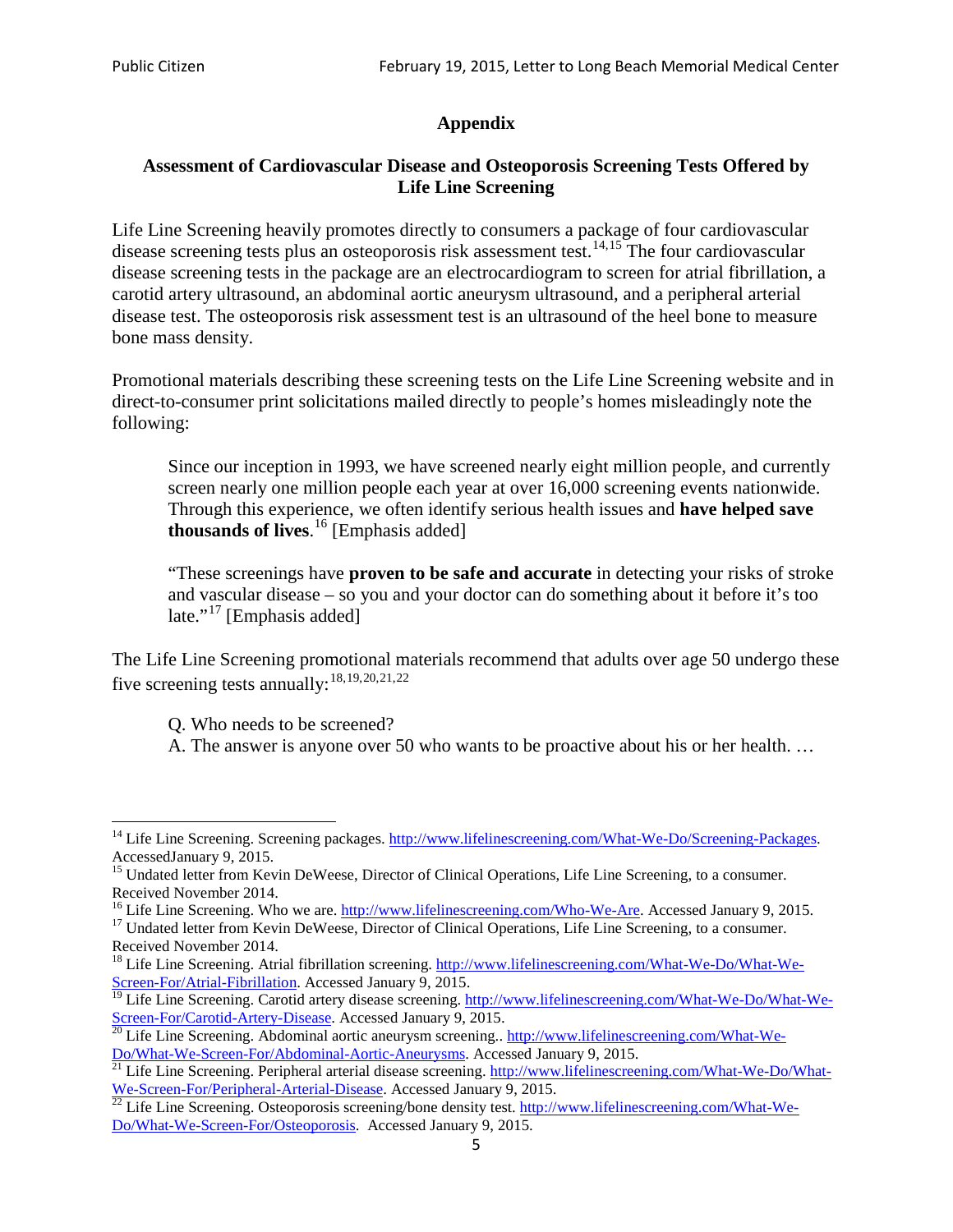However if you have a family history of stroke or heart disease, or if you have high risk factors such as being overweight, high cholesterol, smoking, or lack exercise you may wish to be screened, even if you are in your  $40^\circ$ s.<sup>[23](#page-5-0)</sup>

Life Line Screening's primary package is offered at a price of \$149, purportedly providing consumers a "savings of \$181."<sup>[24](#page-5-1)</sup>

Life Line Screening seeks to prompt asymptomatic individuals for whom screening for asymptomatic cardiovascular disease and osteoporosis is *not clinically indicated* to undergo screening by using inappropriate direct-to-consumer advertisements and solicitations that target consumer fear about having undetected, potentially life-threatening diseases.<sup>[25](#page-5-2)</sup> Examples of such statements found on Life Line Screening's website and print solicitation materials include the following:

- Website: "The absence of risk factors does **not** guarantee that a person will not die from a heart attack. In fact, 1 in 3 people who develop a myocardial infarction (MI) will not have any of the conventional risk factors, which include smoking, unhealthy diet, obesity, physical inactivity, high blood pressure, diabetes and raised lipids."[26](#page-5-3) [Emphasis in original]
- Website: "Similarly, **80% – 85% of strokes occur without warning in asymptomatic patients**, so they can only be significantly reduced by finding and treating the disease before it happens."<sup>[27](#page-5-4)</sup> [Emphasis added]
- Website: "Abdominal aortic aneurysms pose a threat because **they are usually silent until a medical emergency occurs**."[28](#page-5-5) [Emphasis added]
- Website: "**Aneurysms are a health risk because they can burst or rupture. A ruptured aneurysm can cause severe internal bleeding, which can lead to shock or even death.**"<sup>[29](#page-5-6)</sup> [Emphasis in original]
- Website: "Your carotid arteries are the two large blood vessels in your neck that supply blood to your brain. When these arteries become clogged with cholesterol, they become

<span id="page-5-0"></span><sup>&</sup>lt;sup>23</sup> Life Line Screening. Questions  $\&$  answers about Life Line Screening. Enclosure to undated letter from Kevin DeWeese, Director of Clinical Operations, Life Line Screening, to a consumer. Received November 2014.

<span id="page-5-1"></span><sup>&</sup>lt;sup>24</sup> Undated letter from Kevin DeWeese, Director of Clinical Operations, Life Line Screening, to a consumer. Received November 2014.

<span id="page-5-2"></span><sup>25</sup> Lovett KM, Liang BA. Direct-to-consumer cardiac screening and suspect risk evaluation. *JAMA*.  $2011;305(24):2567-2568$ .<br><sup>26</sup> Life Line Screening. The benefits of ultrasound screening in key cardiovascular disease areas.

<span id="page-5-3"></span>[http://www.lifelinescreeningresearch.com/the-benefits-of-ultrasound-screening/.](http://www.lifelinescreeningresearch.com/the-benefits-of-ultrasound-screening/) Accessed January 9, 2015.<br><sup>28</sup> Life Line Screening. Abdominal aortic aneurysm screening. http://www.lifelinescreening.com/What-We-<sup>28</sup>

<span id="page-5-5"></span><span id="page-5-4"></span>[Do/What-We-Screen-For/Abdominal-Aortic-Aneurysms.](http://www.lifelinescreening.com/What-We-Do/What-We-Screen-For/Abdominal-Aortic-Aneurysms) Accessed January 9, 2015. <sup>29</sup> Life Line Screening. Abdominal aortic aneurysm (AAA).

<span id="page-5-6"></span>[http://www.lifelinescreening.com/~/media/Files/US/pdfs/FactSheetAAAupdated.ashx.](http://www.lifelinescreening.com/~/media/Files/US/pdfs/FactSheetAAAupdated.ashx) Accessed January 9, 2015.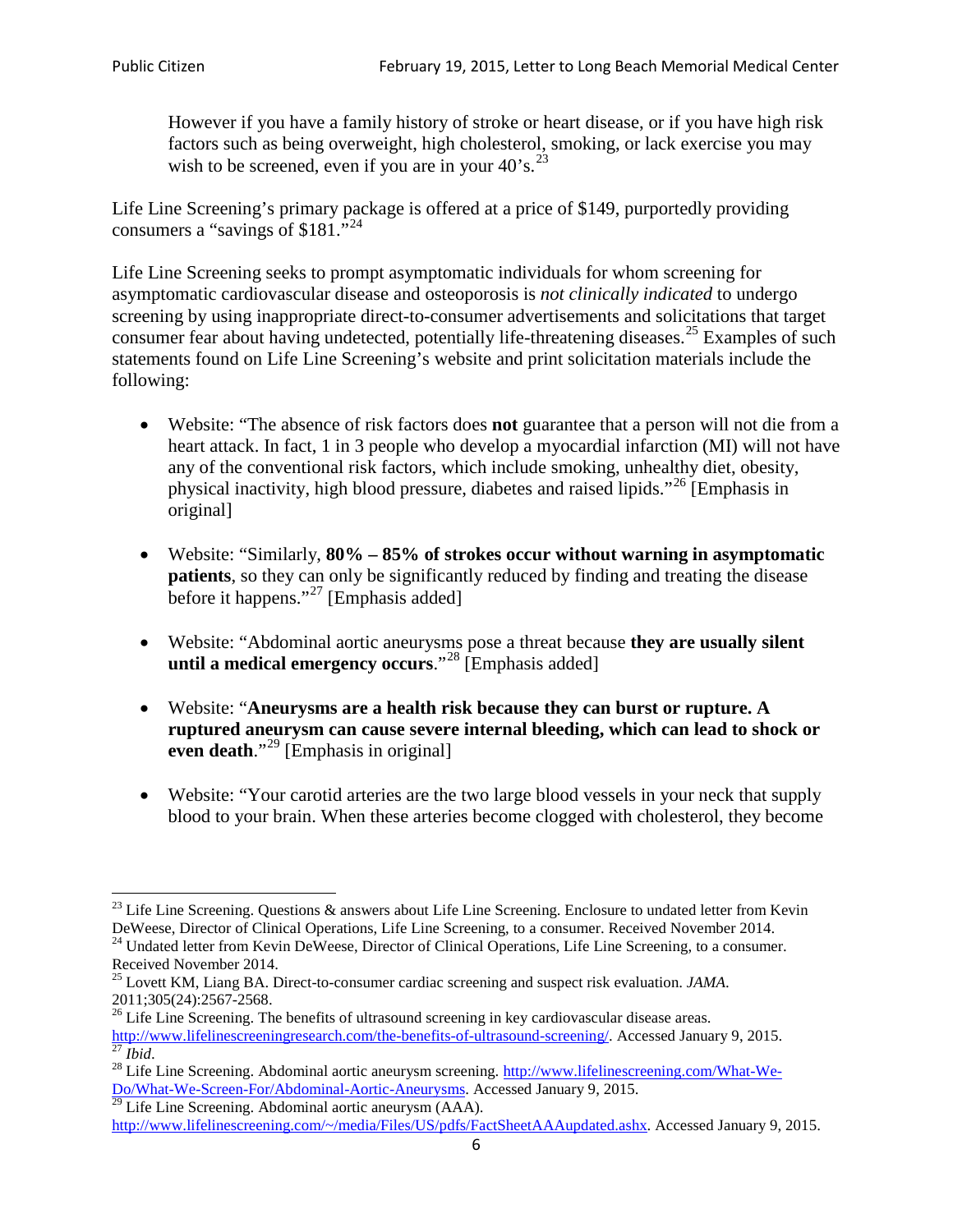**dangerously narrow**. **If a blood clot occurs in the carotid arteries, then blood cannot reach your brain and a stroke can result**. "<sup>[30](#page-6-0)</sup> [Emphasis added]

- Website: "A ruptured aortic aneurysm can cause massive internal bleeding and requires prompt emergency treatment to prevent death. **It is estimated that 80% of people with a ruptured aneurysm will die, and that many of these will die before being able to reach a hospital.**"<sup>[31](#page-6-1)</sup> [Emphasis added]
- Website: "As we age, bones begin to break down faster than new bone can be formed. Osteoporosis removes minerals from bones until they become so weak and brittle that they fracture very easily. Actions such as bending to pick up a newspaper, lifting a vacuum, or even coughing can cause a fracture. **Some fractures, such as hip fractures, may require hospitalization or major surgery, and may result in disability or even**  death."<sup>[32](#page-6-2)</sup> [Emphasis added]
- Direct-to-consumer letter: "These screenings have proven to be safe and accurate in detecting **your risks of stroke and vascular disease** – so you and your doctor **can do something about it before it's too late.**"<sup>[33](#page-6-3)</sup> [Emphasis added]
- Direct-to-consumer letter: "The lifetime risk of stroke for middle-aged men and women is 1 in 5 for women and 1 in 6 for men, and **it takes a terrible toll on families**."[34](#page-6-4) [Emphasis added]
- Direct-to-consumer letter: "Life Line Screening has conducted nearly 8 million screenings, and customers sometimes tell us they feel the **screenings saved their**  lives."<sup>[35](#page-6-5)</sup> [Emphasis added]
- Direct-to-consumer letter:  $36$  "What's inside your arteries?" [Emphasis in original]

As discussed below, a review of current evidence-based guidelines and relevant scientific literature fails to provide support for use of these five tests — individually or together as a package — for widespread screening of asymptomatic individuals in the general adult population over age 50 on a one-time basis, let alone annually. For many individuals, the risks of harm outweigh the benefits of the testing. Moreover, since the tests are not clinically indicated for most people being screened, and since many people will undergo additional unnecessary testing, these screenings are resulting in financial harm to many individuals.

<span id="page-6-0"></span><sup>&</sup>lt;sup>30</sup> Life Line Screening. Carotid artery disease screening. [http://www.lifelinescreening.com/What-We-Do/What-We-](http://www.lifelinescreening.com/What-We-Do/What-We-Screen-For/Carotid-Artery-Disease)[Screen-For/Carotid-Artery-Disease.](http://www.lifelinescreening.com/What-We-Do/What-We-Screen-For/Carotid-Artery-Disease) Accessed January 9, 2015.<br><sup>31</sup> *Ibid.* 32 Life Line Screening. Osteoporosis screening/bone density test. [http://www.lifelinescreening.com/What-We-](http://www.lifelinescreening.com/What-We-Do/What-We-Screen-For/Osteoporosis)

<span id="page-6-2"></span><span id="page-6-1"></span>[Do/What-We-Screen-For/Osteoporosis.](http://www.lifelinescreening.com/What-We-Do/What-We-Screen-For/Osteoporosis) Accessed January 9, 2015. <sup>33</sup> Undated letter from Kevin DeWeese, Director of Clinical Operations, Life Line Screening, to a consumer.

<span id="page-6-3"></span>Received November 2014.<br><sup>34</sup> Ibid.

<span id="page-6-4"></span>

<span id="page-6-5"></span><sup>34</sup> *Ibid*. 35 *Ibid*. 36 *Ibid*.

<span id="page-6-6"></span>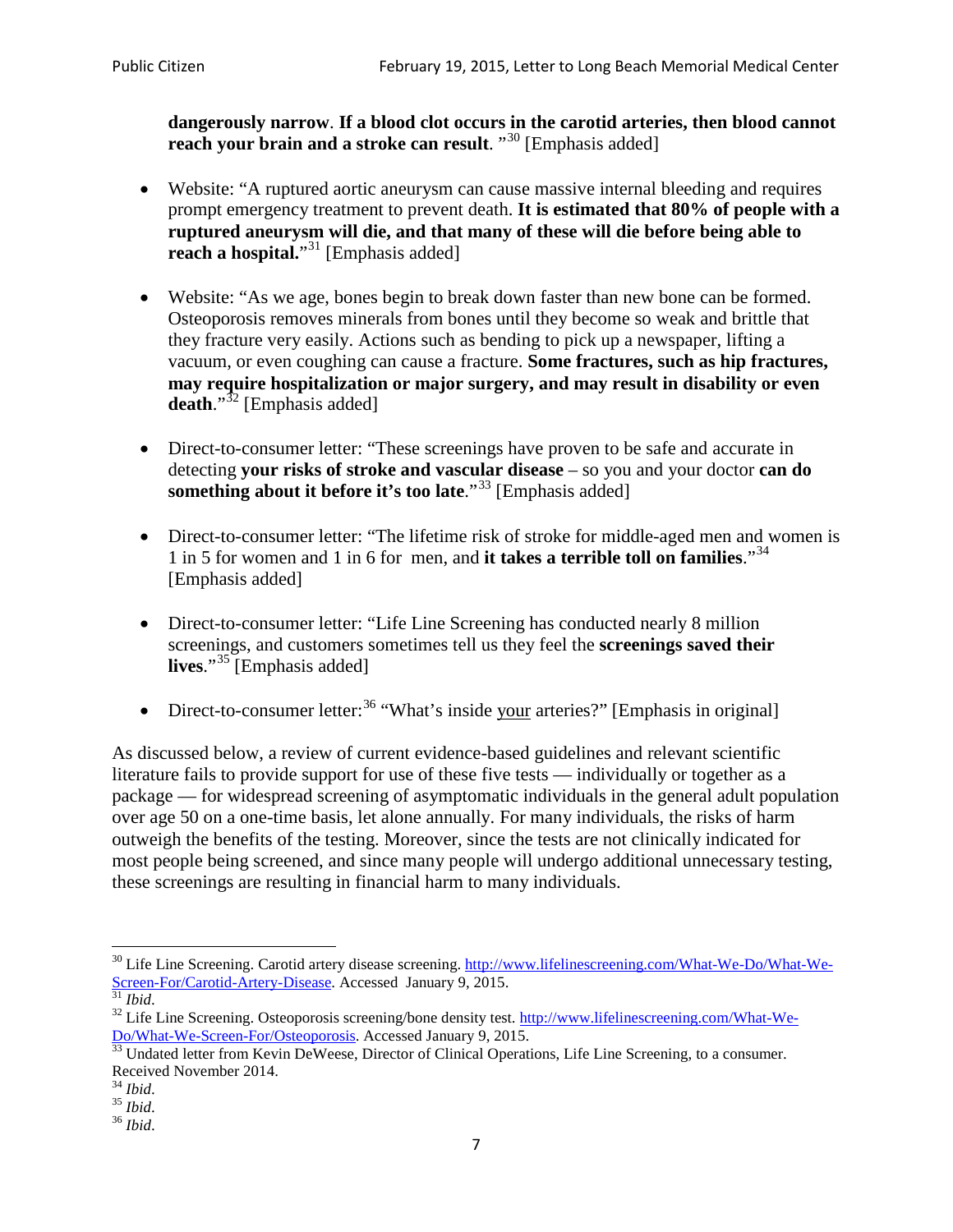Although the following screening tests sound appealing, each one either: (a) clinically benefits only appropriately selected high-risk groups of patients (rather than *all* adults over age 50); or (b) has not been scientifically proven to provide any clinically meaningful benefit to anyone. Widespread and indiscriminate use of these tests is likely to be harmful to large numbers of individuals in the general, asymptomatic population by yielding a significant number of falsepositive test results, leading to subsequent unnecessary diagnostic procedures and treatments, associated adverse effects of those procedures and treatments, and unwarranted anxiety in tested individuals. In addition, some individuals undergoing inappropriate screening will have truepositive abnormal results, but the abnormalities found will never cause symptoms or death, leading to overdiagnosis.

## **A. Atrial fibrillation screening with electrocardiogram (ECG):**

The Life Line Screening online promotional materials state:<sup>[37](#page-7-0)</sup>

Atrial Fibrillation is the most common type of heart arrhythmia (abnormal heartbeat). It occurs when the heart's upper chambers (the atria) beat irregularly or quiver. Without an effective heartbeat blood isn't pumped completely out of the atria, causing blood to pool and possibly clot. A clot can travel to other parts of the body, including the brain, where it may result in stroke.

Screening for Atrial Fibrillation

• A non-invasive procedure used to detect irregular heartbeat (a major risk factor for stroke), an Atrial Fibrillation screening is performed by attaching [ECG] electrodes above your wrists and ankles.

Who should have an atrial fibrillation screening?

• Anyone with risk factors for stroke, atrial fibrillation or carotid artery disease

How often should I get an atrial fibrillation screening?

• Annually

<span id="page-7-1"></span>However, we are not aware of any major medical professional organization that endorses widespread screening of asymptomatic patients younger than age 65 for atrial fibrillation. In addition, atrial fibrillation can be detected in most patients who have the condition simply by checking for an irregularly irregular pulse during a physical exam.

In 2011, the American Heart Association (AHA) and the American Stroke Association (ASA) jointly issued updated evidence-based guidelines for the primary prevention of stroke.<sup>[38](#page-7-1)</sup> The

<span id="page-7-0"></span><sup>&</sup>lt;sup>37</sup> Life Line Screening. Atrial fibrillation screening. [http://www.lifelinescreening.com/What-We-Do/What-We-](http://www.lifelinescreening.com/What-We-Do/What-We-Screen-For/Atrial-Fibrillation)[Screen-For/Atrial-Fibrillation.](http://www.lifelinescreening.com/What-We-Do/What-We-Screen-For/Atrial-Fibrillation) Accessed January 9, 2015.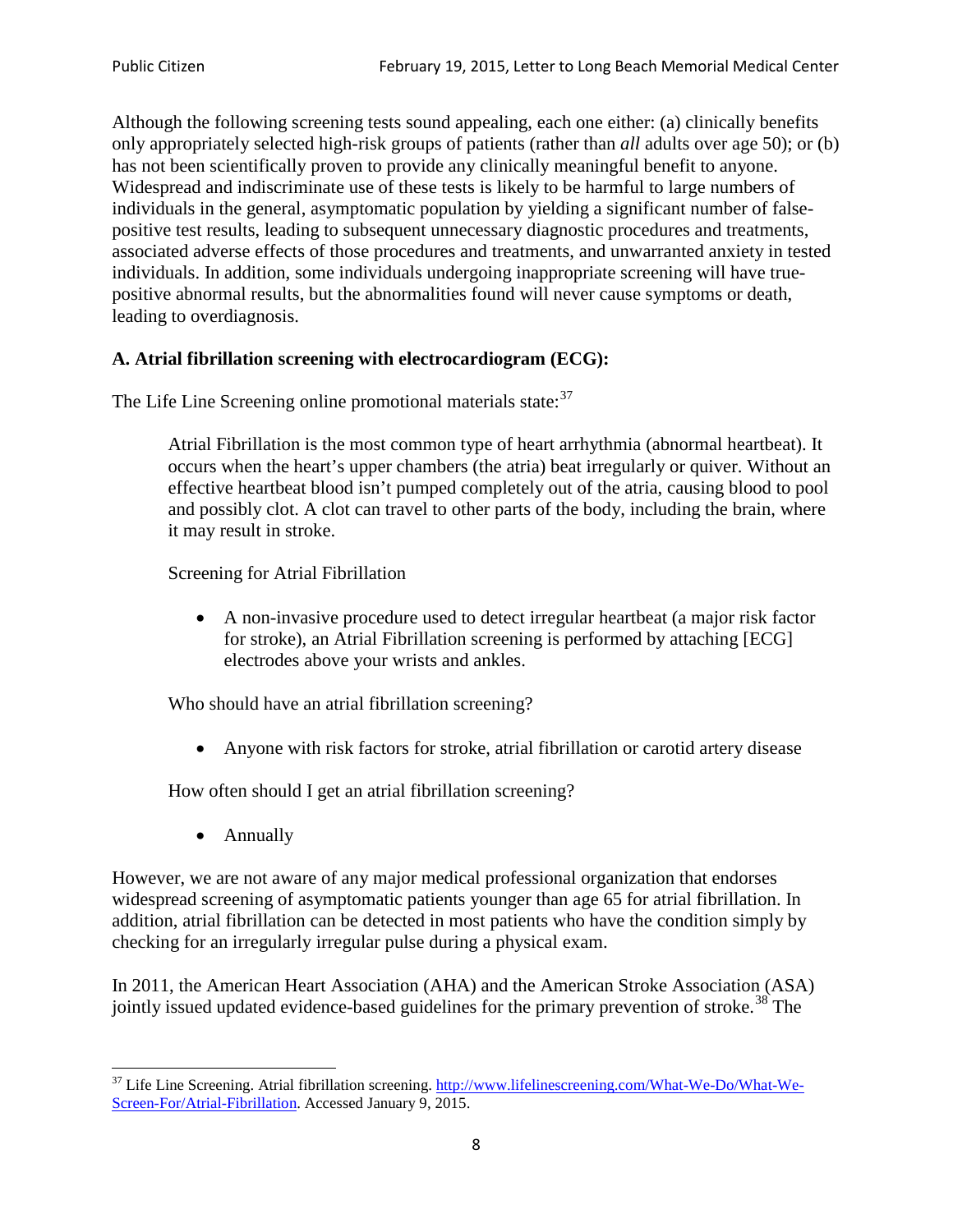American Academy of Neurology (AAN) affirmed the value of these guidelines. The 2011 AHA/ASA guidelines provided the following recommendation regarding screening for atrial fibrillation:

Active screening for atrial fibrillation in patients >65 years of age in primary care settings using pulse taking followed by an ECG as indicated can be useful.

In 2014, the AHA and the ASA issued updated evidence-based guidelines for the primary prevention of stroke.<sup>[39](#page-8-0)</sup> The AAN again affirmed the value of the updated guidelines, and the American Association of Neurological Surgeons, the Congress of Neurological Surgeons and the Preventive Cardiovascular Nurses Association endorsed them. The update provided the following recommendation regarding screening for atrial fibrillation:

Active screening for AF in the primary care setting in patients >65 years of age by pulse assessment followed by ECG as indicated can be useful.

In 2010 and 2012, the European Society of Cardiology issued evidence-based guidelines that similarly recommended that patients ages 65 and older be screened for atrial fibrillation by their primary health care providers by checking the pulse, followed by an ECG in case of irregularity. $40,41$  $40,41$ 

# **B. Stroke/Carotid Artery Ultrasound:**

The Life Line Screening online promotional materials state:<sup>[42](#page-8-3)</sup>

Your carotid arteries are the two large blood vessels in your neck that supply blood to your brain. When these arteries become clogged with cholesterol, they become dangerously narrow. If a blood clot occurs in the carotid arteries, then blood cannot reach your brain and a stroke can result. …

<sup>&</sup>lt;sup>38</sup> Goldstein LB, Bushnell CD, Adams RJ, et al. Guidelines for the primary prevention of stroke: A guideline for healthcare professionals from the American Heart Association/American Stroke Association. *Stroke*.

<sup>2011;42(2):517-584.</sup> [see page 1 for title, authors, ANA affirmation; see page 21 for recommendation]

<span id="page-8-0"></span> $\frac{2011,42(2)(317,601)}{39}$  Meschia JF, Bushnell C, Goden-Albala B, et al. Guidelines for the primary prevention of stroke: A statement for healthcare professionals from the American Heart Association/American Stroke Association. *Stroke*.

<sup>2014;45(12):3754-3832.</sup> [see page 1 for title, authors, ANA affirmation and other endorsements; see page 24 for recommendation]

<span id="page-8-1"></span><sup>40</sup> Camm AJ, Kirchhof P, Lip GYH, et al. Guidelines for the management of atrial fibrillation: The Task Force for the Management of Atrial Fibrillation of the European Society of Cardiology (ESC). *Eur Heart J*. 2010;31:2369- 2429. [See page 50]

<span id="page-8-2"></span><sup>41</sup> Camm AJ, Lip GYH, De Caterina R, et al. 2012 focused update of the ESC Guidelines for the management of atrial fibrillation: An update of the 2010 ESC Guidelines for the management of atrial fibrillation. *Eur Heart J*.

<span id="page-8-3"></span><sup>&</sup>lt;sup>2012</sup>;23(21):2719-2747. [See page 2733] 42 Life Line Screening. [http://www.lifelinescreening.com/What-We-Do/What-We-](http://www.lifelinescreening.com/What-We-Do/What-We-Screen-For/Carotid-Artery-Disease)[Screen-For/Carotid-Artery-Disease.](http://www.lifelinescreening.com/What-We-Do/What-We-Screen-For/Carotid-Artery-Disease) Accessed January 9, 2015.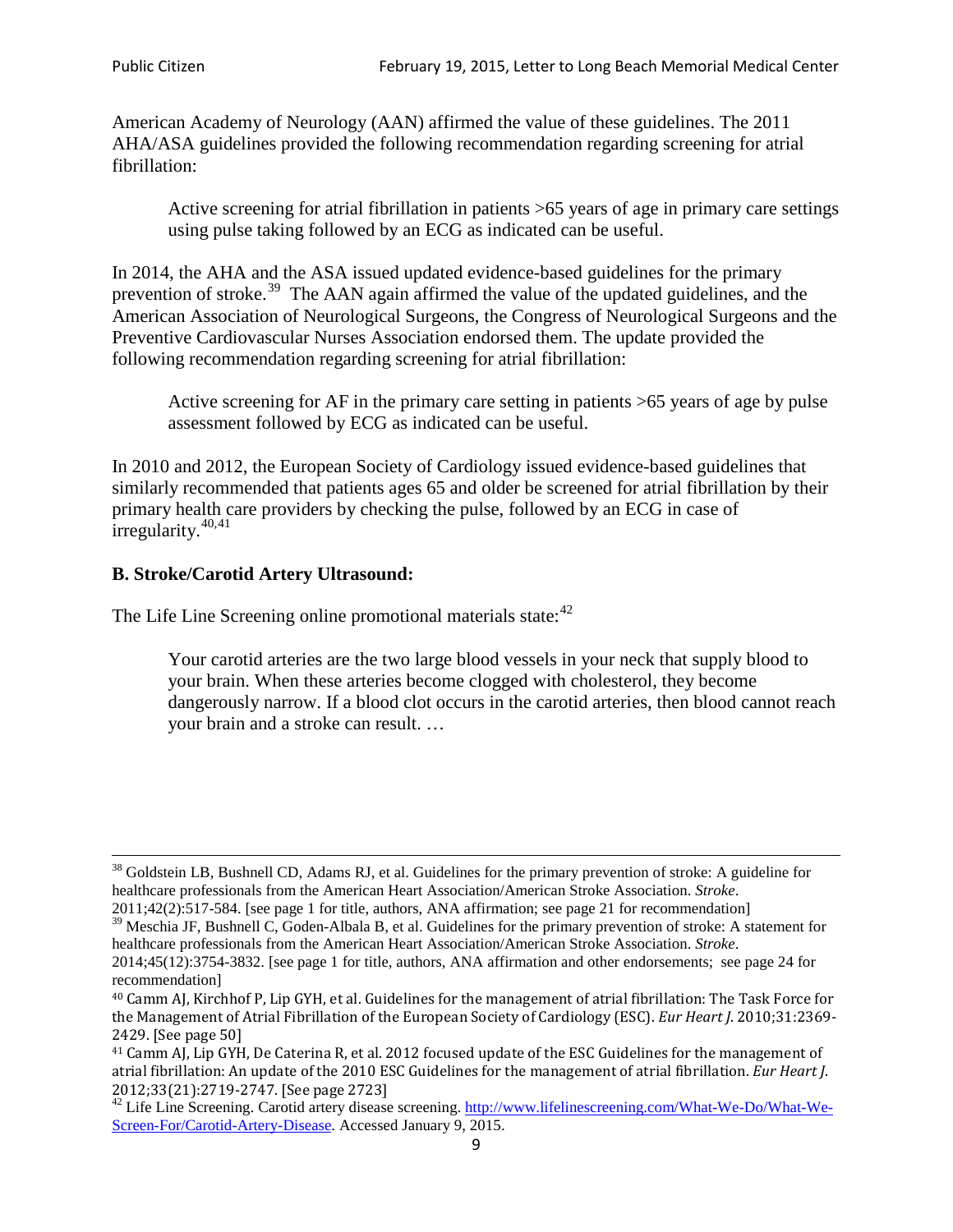Carotid Artery Disease (Plaque) Screening

• Simple, painless and non-invasive, this screening uses cutting-edge Doppler color flow ultrasound technology to create images of the carotid arteries while also measuring blood flow through them.

Who should have a carotid artery screening?

- Anyone over age 50
- Anyone over age 40 with risk factors

How often should I get a carotid artery screening?

• Annually

However, several major medical professional organizations affirmatively recommend *against* indiscriminate screening with carotid artery ultrasounds in low-risk, asymptomatic individuals, and we are not aware of any major medical professional organization that endorses such screening.

Good evidence indicates that although stroke is a leading cause of death and disability in the United States, a relatively small proportion of all disabling, unheralded strokes are due to carotid artery disease. Studies also suggest that only about 1 percent of the general population older than 65 has severe carotid artery stenosis (60 to 90 percent narrowing).<sup>[43](#page-9-0)</sup> Carotid artery stenosis is more prevalent in older adults, smokers, those with hypertension and those with heart disease; unfortunately, research has not found any single risk factor or clinically useful risk stratification tool that can reliably and accurately distinguish people who have clinically important carotid artery stenosis from those who do not.<sup>[44](#page-9-1)</sup>

In 2006, the AHA and the ASA issued a series of evidence-based guidelines for the primary prevention of stroke.[45](#page-9-2) The value of the guidelines was affirmed by the AAN. Although the guidelines did not include a specific recommendation about screening the general population for asymptomatic carotid stenosis, they did state the following:

Although highly selected patients may benefit, screening of general populations for asymptomatic carotid stenosis is unlikely to be cost-effective. The cost-effectiveness of even a one-time screening approach would be highly dependent on the ability to identify a group of persons with a high pretest likelihood of having high-grade asymptomatic disease, the availability of a screening test with a very high sensitivity and specificity when used on a side-scale basis, and very low perioperative complication rates.

<span id="page-9-0"></span> $^{43}$  U.S. Preventive Services Task Force. Screening for carotid artery stenosis: U.S. Preventive Services Task Force recommendation statement. Ann Intern Med. 2007;147(12):854-859.

<span id="page-9-2"></span>

<span id="page-9-1"></span><sup>&</sup>lt;sup>44</sup> *Ibid*. <sup>45</sup> Goldstein LB, Adams R, Alberts MJ, et al. Primary prevention of ischemic stroke: A guideline from the American <sup>45</sup> Goldstein LB, Adams R, Alberts MJ, et al. Primary prevention of ischemic stroke: A guide Heart Association/American Stroke Association Stroke Council. *Stroke*. 2006;37(6):1583-633.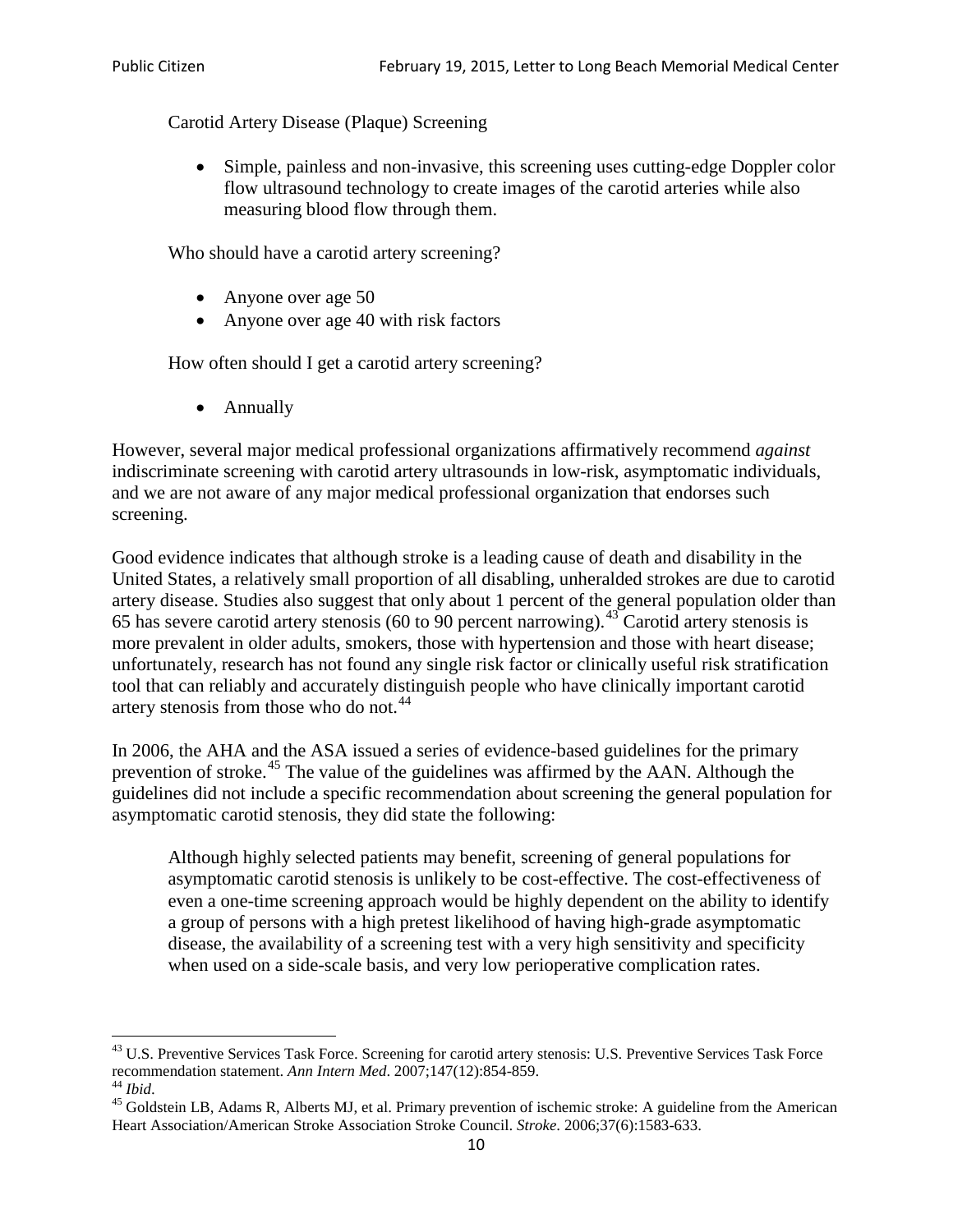These conditions for cost-effective screening are not met for carotid artery ultrasound screening of asymptomatic individuals in the general population, as discussed below.

In 2011, the AHA and the ASA issued updated guidelines for the primary prevention of stroke, the value of which was again affirmed by the  $AAN<sup>46</sup>$  $AAN<sup>46</sup>$  $AAN<sup>46</sup>$ . The updated guidelines stated the following:

Population screening for asymptomatic carotid artery stenosis is not recommended.

In 2014, the AHA and the ASA issued updated guidelines for the primary prevention of stroke. $47$ The AAN again affirmed the value of the updated guidelines, and the American Association of Neurological Surgeons, the Congress of Neurological Surgeons, and the Preventive Cardiovascular Nurses Association endorsed them. The updated guidelines stated the following:

Screening low-risk populations for asymptomatic carotid artery stenosis is not recommended.

In 2007, the U.S. Preventive Services Task Force (USPSTF) issued an evidence-based grade D recommendation *against* screening for asymptomatic carotid artery stenosis in the general population.[48](#page-10-2) In making this a grade D recommendation, the USPSTF concluded with moderate certainty that for individuals with asymptomatic carotid artery stenosis, the benefits of screening do not outweigh the harms. It noted, in particular, the following:

#### **Importance**

Good evidence indicates that although stroke is a leading cause of death and disability in the United States, a relatively small proportion of all disabling, unheralded strokes is due to [carotid artery stenosis].

#### **Detection**

The most feasible screening test for severe [carotid artery stenosis] (for example, 60% to 99% stenosis) is duplex ultrasonography. Good evidence indicates that this test has moderate sensitivity and specificity and yields many false-positive results. A positive result on duplex ultrasonography is often confirmed by digital subtraction angiography, which is more accurate but can cause serious adverse events. Noninvasive confirmatory tests, such as magnetic resonance angiography, involve some inaccuracy. Given these facts, some people with false-positive test results may receive unnecessary invasive carotid endarterectomy surgery.

<span id="page-10-0"></span><sup>&</sup>lt;sup>46</sup> Goldstein LB, Bushnell CD, Adams RJ, et al. Guidelines for the primary prevention of stroke: A guideline for healthcare professionals from the American Heart Association/American Stroke Association. *Stroke*.<br>2011;42(2):517-584. [see page 1 for title, authors, ANA affirmation; see page 25 for recommendation]

<span id="page-10-1"></span><sup>&</sup>lt;sup>47</sup> Meschia JF, Bushnell C, Goden-Albala B, et al. Guidelines for the primary prevention of stroke: A statement for healthcare professionals from the American Heart Association/American Stroke Association. *Stroke*. 2014;45(12):3754-3832. [see page 1 for title, authors, ANA affirmation and other endorsements; see page 30 for

recommendation]

<span id="page-10-2"></span><sup>&</sup>lt;sup>48</sup> U.S. Preventive Services Task Force. Screening for carotid artery stenosis: U.S. Preventive Services Task Force recommendation statement. *Ann Intern Med*. 2007;147(12):854-9.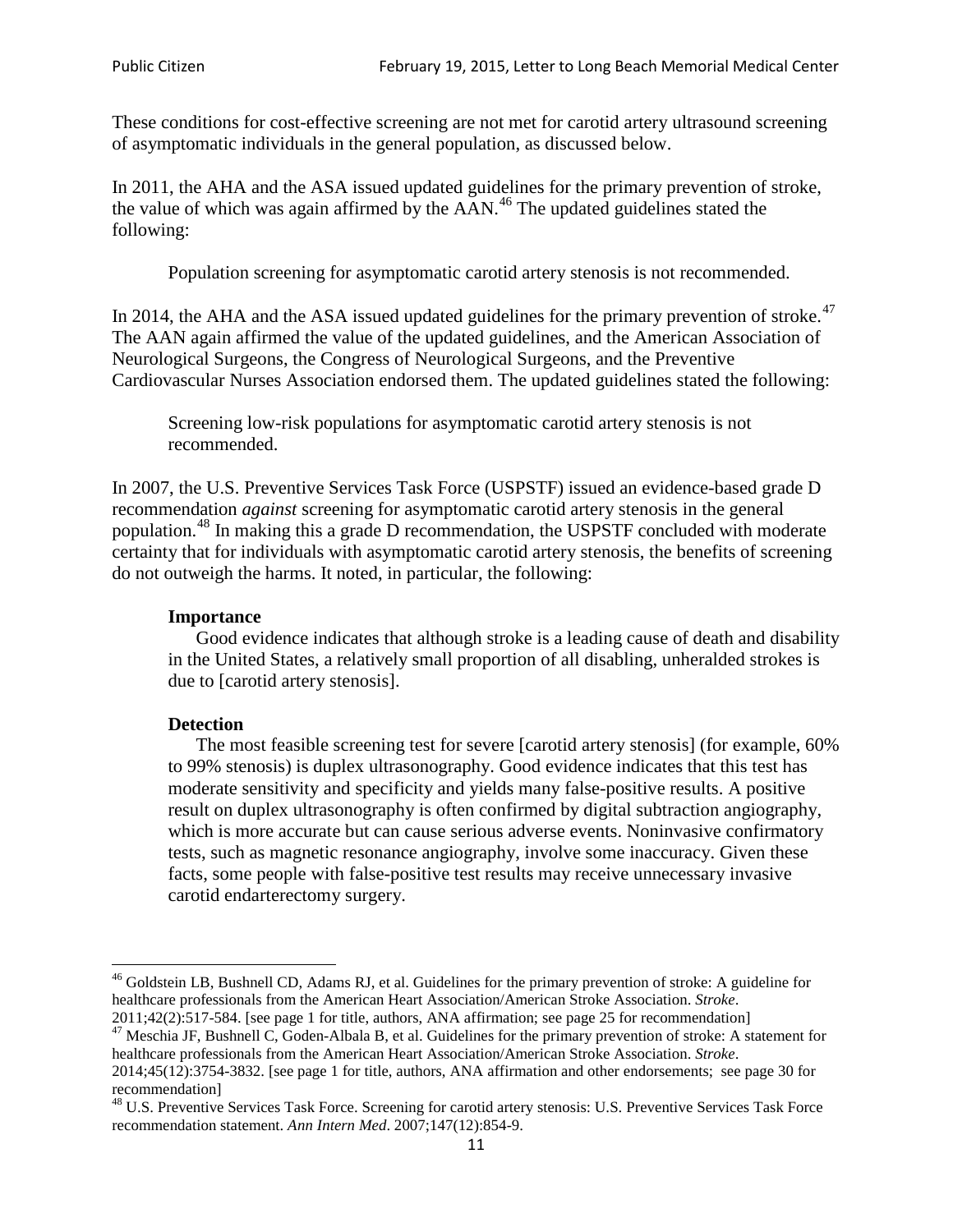#### **Benefits of Detection and Early Intervention**

Good evidence indicates that in selected, high-risk trial participants with asymptomatic severe [carotid artery stenosis], carotid endarterectomy by selected surgeons reduces the 5-year absolute incidence of all strokes or perioperative death by approximately 5%. These benefits would be less among asymptomatic people in the general population. For the general primary care population, the benefits are judged to be no greater than small.

### **Harms of Detection and Early Intervention**

Good evidence indicates that both the testing strategy and the treatment with carotid endarterectomy can cause harms. A testing strategy that includes angiography will itself cause some strokes. A testing strategy that does not include angiography will cause some strokes by leading to carotid endarterectomy in people who do not have severe [carotid artery stenosis]. In excellent centers, carotid endarterectomy is associated with a 30-day stroke or mortality rate of about 3%; some areas have higher rates. These harms are judged to be no less than small.

In July 2014, the USPSTF issued an updated recommendation against screening for asymptomatic carotid artery stenosis in the general population.<sup>[49](#page-11-0)</sup> In reaffirming its prior recommendation, the USPSTF concluded with moderate certainty that the harms of screening for asymptomatic carotid artery stenosis outweigh the benefits. The USPSTF presented the following updated rationale: $50$ 

#### **Importance**

Stroke is a leading cause of death and disability in the United States. Although asymptomatic carotid artery stenosis is a risk factor for stroke, it causes a relatively small proportion of strokes.

#### **Detection**

The most feasible screening test for carotid artery stenosis (defined as 60% to 99% stenosis) is ultrasonography. Although adequate evidence indicates that this test has high sensitivity and specificity, in practice, ultrasonography yields many false-positive results in the general population, which has a low prevalence of carotid artery stenosis (approximately 0.5% to 1%). There are no externally validated, reliable tools that can determine who is at increased risk for carotid artery stenosis or for stroke when carotid artery stenosis is present. Adequate evidence indicates that the accuracy of screening by auscultation of the neck is poor.

## **Benefits of Detection and Early Intervention**

There is no direct evidence on the benefits of screening for carotid artery stenosis. Adequate evidence indicates that in selected trial participants with asymptomatic carotid artery stenosis, carotid endarterectomy (CEA) performed by selected surgeons reduces the absolute incidence of all strokes or perioperative death by approximately 3.5%

<span id="page-11-0"></span><sup>&</sup>lt;sup>49</sup> LeFevre on behalf of the U.S. Preventive Services Task Force. Screening for asymptomatic carotid artery stenosis: U.S. Preventive Services Task Force Recommendation Statement. *Ann Intern Med*. Published online July 8, 2014. doi:10.7326/M14-1333. <sup>50</sup> *Ibid*.

<span id="page-11-1"></span>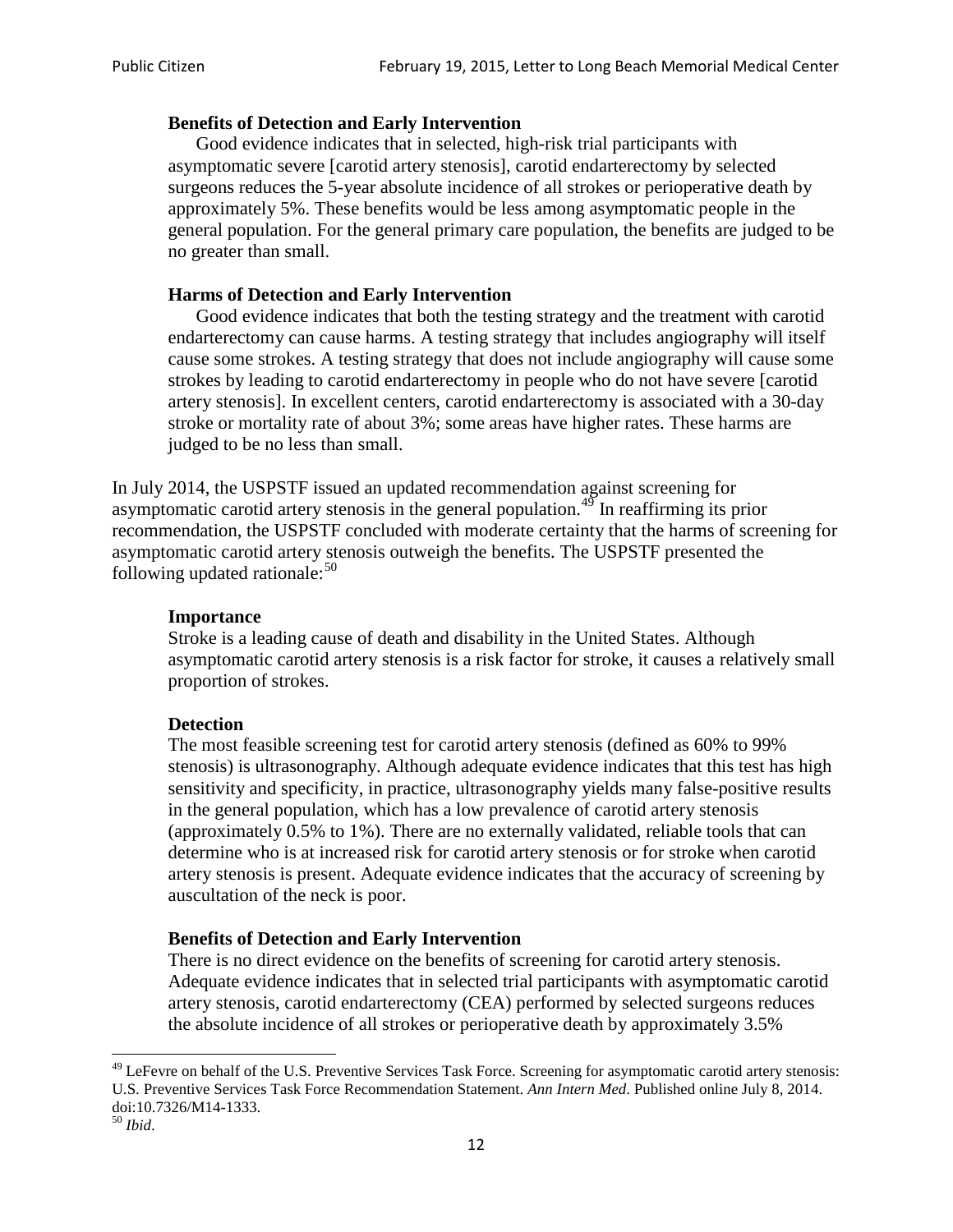compared with (outdated) medical management. However, this difference is probably smaller with current optimal medical management. The magnitude of these benefits would be smaller in asymptomatic persons in the general population. For the general primary care population, the magnitude of benefit is small to none. There is no evidence that identification of asymptomatic carotid artery stenosis leads to any benefit from adding or increasing medication doses (beyond current standard medical therapy for cardiovascular disease prevention).

### **Harms of Detection and Early Intervention**

Adequate evidence indicates that both the testing strategy for carotid artery stenosis and treatment with CEA can cause harms. Although screening with ultrasonography has few direct harms, all screening strategies, including those with or without confirmatory tests (that is, digital subtraction or magnetic resonance angiography), have imperfect sensitivity and specificity and could lead to unnecessary interventions and result in serious harms. In selected centers similar to those in the trials, CEA is associated with a 30-day stroke or mortality rate of approximately 2.4%; reported rates are as high as approximately 5% in low-volume centers and 6% in certain states. Myocardial infarctions are reported in 0.8% to 2.2% of patients after CEA. The 30-day stroke or mortality rate after carotid angioplasty and stenting (CAAS) is approximately 3.1% to 3.8%. The overall magnitude of harms of screening and subsequent treatment of asymptomatic carotid artery stenosis is small to moderate depending on patient population, surgeon, center volume, and geographic location.

In 2007, the American Society of Neuroimaging, with co-sponsorship by the Society of Vascular and Interventional Neurology, issued evidence-based recommendations on the screening of asymptomatic carotid artery disease in the general population and selected subsets of patients.<sup>[51](#page-12-0)</sup> These societies issued a grade E recommendation *against* screening for carotid artery stenosis in the general population or in a selected population based on age, gender or any other variable alone. The criteria for a grade E recommendation were that the prevalence of disease may be high or low but detection and treatment is documented to have no benefit, or prevalence of disease is low. They also issued a grade A recommendation that screening of selective subpopulations of adults age 65 or older with at least three cardiovascular risk factors (hypertension, coronary artery disease, current cigarette smoking or hyperlipidemia) needs to be considered. The criteria of a grade A recommendation were that the prevalence of disease is high and detection and treatment is of documented benefit.

In 2011, the Society for Vascular Surgery issued a position statement recommending ultrasound screening of carotid arteries only for high-risk individuals age 55 or older, taking into account cardiovascular risk factors, such as a history of hypertension, diabetes mellitus, smoking,

<span id="page-12-0"></span><sup>&</sup>lt;sup>51</sup> Qureshi AI, Alexandrov AV, Tegeler CH, et al. Guidelines for screening of extracranial carotid artery disease: a statement for healthcare professionals from the multidisciplinary practice guidelines committee of the American Society of Neuroimaging; cosponsored by the Society of Vascular and Interventional Neurology. *J Neuroimaging*. 2007;17(1):19-47.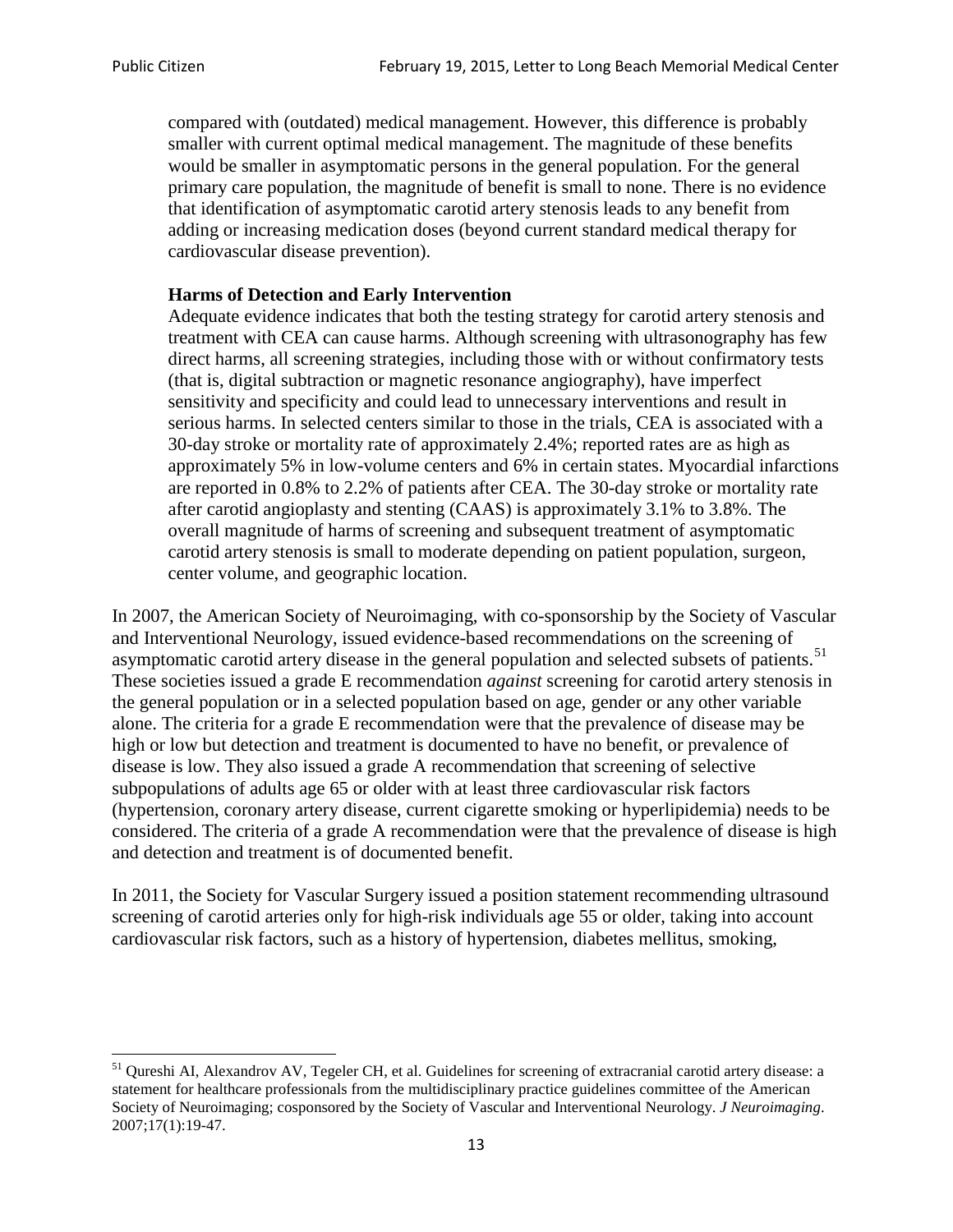hypercholesterolemia, or known cardiovascular disease.<sup>[52](#page-13-0)</sup> The position statement provided little substantive evidence to support this recommendation.

Thus, screening for carotid artery stenosis with ultrasound in the general, asymptomatic population has *not* been shown to significantly improve clinical outcomes, and numerous medical professional organizations strongly recommend against such screening.

### **C. Abdominal Aortic Aneurysm Ultrasound:**

The Life Line Screening online promotional materials state:<sup>[53](#page-13-1)</sup>

An Abdominal Aortic Aneurysm (AAA), a specific kind of aneurysm, is a condition in which the lining of the blood vessel called the aorta is enlarged within the abdomen. Abdominal aortic aneurysms pose a threat because they are usually silent until a medical emergency occurs.

The abdominal aorta is the largest blood vessel in the body and the main artery that originates in the heart. As the lining weakens from age and other risk factors, the vessel wall thins and expands. …

Screening for Aortic Aneurysms

• A painless, non-invasive procedure, an abdominal aortic aneurysm screening requires you to lie on your back while a technician uses ultrasound to take images and measurements of your abdominal aorta. …

Who should have an aortic aneurysm screening?

• Anyone with risk factors

How often should I get an aortic aneurysm screening?

• Annually

By definition, an AAA is present when aortic diameter equals or exceeds 3.0 cm (slightly more than one inch).<sup>[54](#page-13-2)</sup> Most people who have an AAA show no signs or symptoms until it ruptures. The strongest risk factor for *rupture* of an AAA is the aortic diameter.<sup>[55](#page-13-3)</sup> Thus, risk of AAA rupture rises with increasing size of the aneurysm. AAAs with a diameter between 3.0 and 3.9

<span id="page-13-0"></span><sup>&</sup>lt;sup>52</sup> Society for Vascular Surgery. SVS position statement on vascular screenings. January 2011. http://www.vascularweb.org/about/positionstatements/Pages/svs-position-statement-on-vascular-screening.aspx.<br>Accessed January 14, 2015.

<span id="page-13-1"></span>Accessed January 14, 2015.<br>
Sa Life Line Screening. Abdominal aortic aneurysm screening. http://www.lifelinescreening.com/What-We-<br>
Do/What-We-Screen-For/Abdominal-Aortic-Aneurysms. Accessed January 9, 2015.

<span id="page-13-2"></span> $\frac{54}{9}$  Fleming C, Whitlock EP, Beil TL, Lederle FA. Screening for abdominal aortic aneurysm: A best-evidence systematic review for the U.S. Preventive Services Task Force. *Ann Intern Med.* 2005;142(3):203-211.<br><sup>55</sup> Lederle FA, Johnson GR, Wilson SE, et al. Rupture rate of large abdominal aortic aneurysms in patients refusing

<span id="page-13-3"></span>or unfit for elective repair. *JAMA*. 2002;287(22):2968-2972.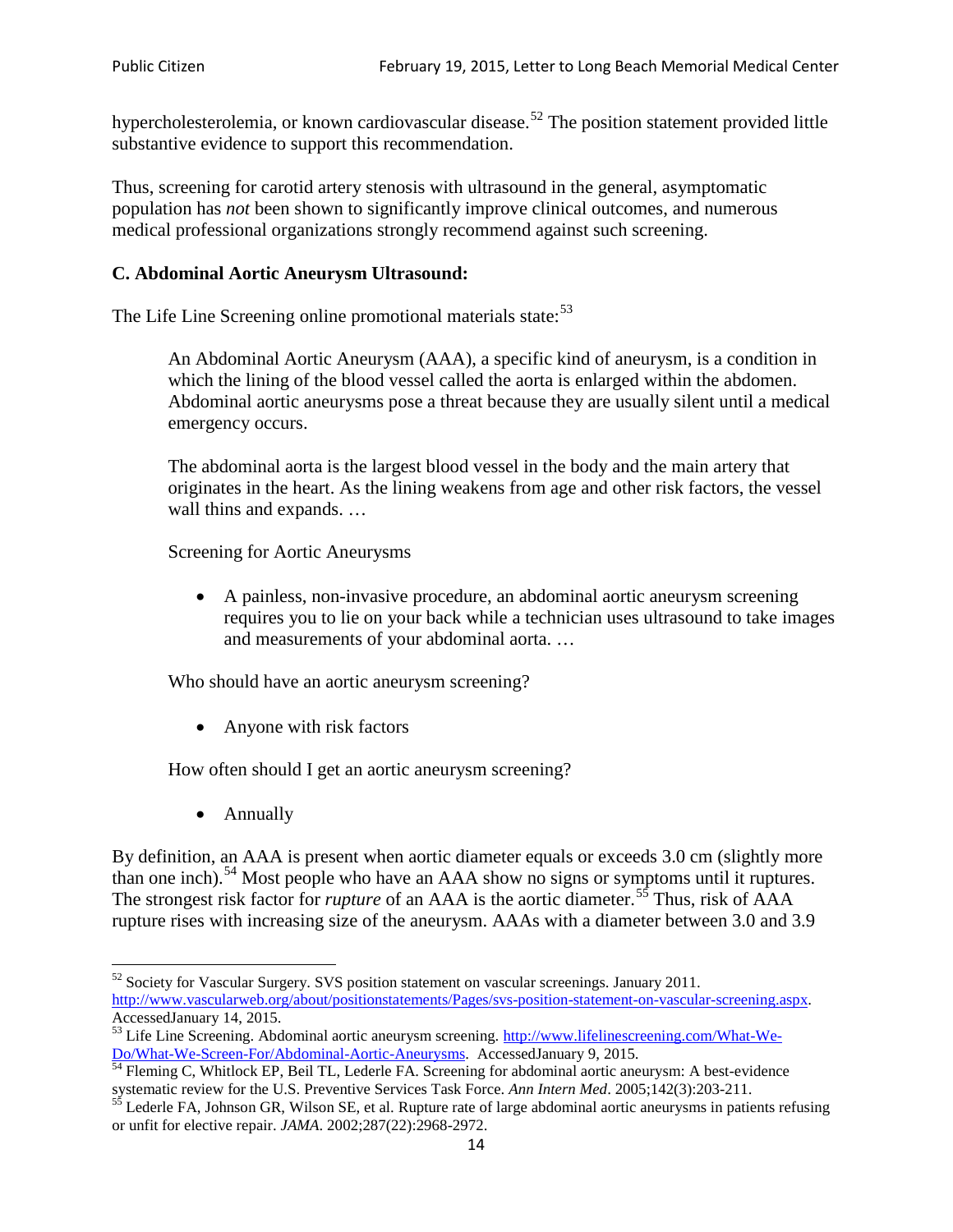cm have an essentially 0 percent annual rupture risk; those with between 4.0 and 4.9 cm have a 1 percent risk; and those between 5.0 and 5.9 cm have a 11 percent annual rupture risk.<sup>[56](#page-14-0)</sup>

In a study of an unselected general population in the U.K., the prevalence of AAA was six times greater in men than women for all age groups.<sup>[57](#page-14-1)</sup> For men not screened for  $AAA$ , almost all deaths from ruptured AAAs occurred after age 65, with more than half occurring before age 80.<sup>[58](#page-14-2)</sup> For women not screened for AAA, the majority of AAA-related deaths occurred after age 80.<sup>[59](#page-14-3)</sup>

Several major medical professional organizations affirmatively recommend one-time ultrasound screening for AAAs *only in certain high-risk individuals* given the epidemiology of AAAs described above, and we are not aware of any major medical professional organization that endorses indiscriminate ultrasound screening for AAAs in low-risk, asymptomatic individuals.

In 2005, the USPSTF issued the following evidence-based recommendations for AAA screening: $60$ 

(1) A grade B recommendation for one-time screening for AAA by ultrasonography in men age 65 to 75 who have ever smoked. In making this a grade [B recommendation,](http://www.uspreventiveservicestaskforce.org/uspstf/gradespre.htm#brec) the USPSTF offered the following rationale:

> The USPSTF found good evidence that screening for AAA and surgical repair of large AAAs ( $\geq$ 5.5 cm) in men age 65 to 75 years who have ever smoked (current and former smokers) leads to decreased AAA-specific mortality. There is good evidence that abdominal ultrasonography, performed in a setting with adequate quality assurance (that is, in an accredited facility with credentialed technologists), is an accurate screening test for AAA. There is also good evidence of important harms of screening and early treatment, including an increased number of surgeries with associated clinically significant morbidity and mortality, and short-term psychological harms. On the basis of the moderate magnitude of net benefit, the USPSTF concluded that the benefits of screening for AAA in men age 65 to 75 years who have ever smoked outweigh the harms.

(2) No recommendation for or against screening for AAA in men age 65 to 75 who have *never* smoked. In making this grade C recommendation, the USPSTF offered the following rationale:

> The USPSTF found good evidence that screening for AAA in men age 65 to 75 years who have never smoked leads to decreased AAA-specific mortality. There is, however, a lower prevalence of large AAAs in men who have never smoked

<span id="page-14-0"></span><sup>&</sup>lt;sup>56</sup> LeFevre ML on behalf of the U.S. Preventive Services Task Force. Screening for abdominal aortic aneurysm: U.S. Preventive Services Task Force recommendation statement. *Ann Intern Med*. Online June 24, 2014. doi:

<span id="page-14-1"></span><sup>10.7326/</sup>M14-1204.<br> $57$  Scott RA, Bridgewater SG, Ashton HA. Randomized clinical trial of screening for abdominal aortic aneurysm in women. *Br J Surg.* 2002;89(3):283-285.

<span id="page-14-4"></span><span id="page-14-3"></span>

<span id="page-14-2"></span><sup>&</sup>lt;sup>58</sup> *Ibid.*<br><sup>59</sup> *Ibid. Comen. Breeft Bervices Task Force. Screening for abdominal aortic aneurysm: Recommendation statement. <i>Ann* <sup>60</sup> U.S. Preventive Services Task Force. Screening for abdominal aortic aneurysm: Re *Intern Med*. 2005;142(3):198-202.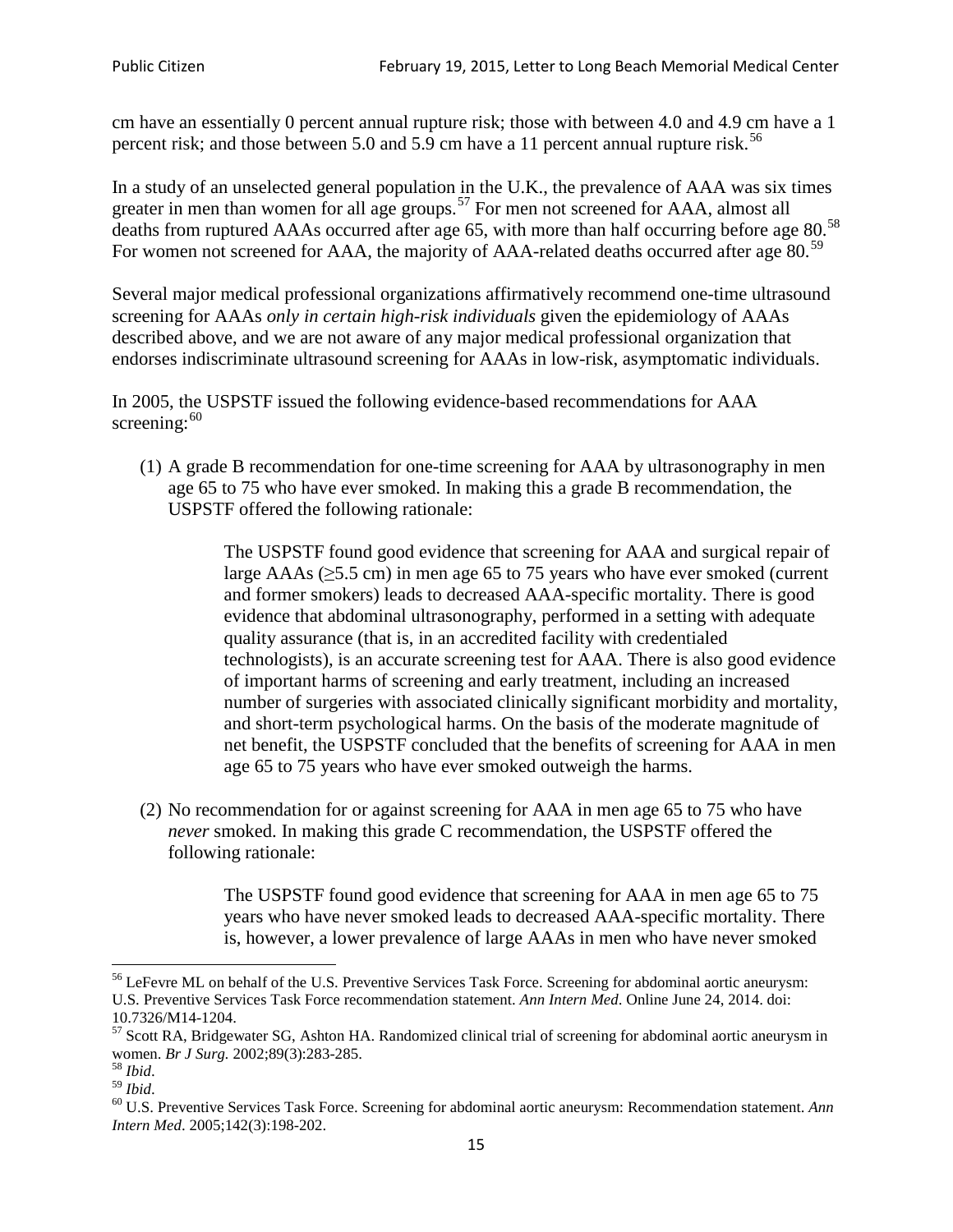compared with men who have ever smoked; thus, the potential benefit from screening men who have never smoked is small. There is good evidence that screening and early treatment lead to important harms, including an increased number of surgeries with associated clinically significant morbidity and mortality, and short-term psychological harms. The USPSTF concluded that the balance between the benefits and harms of screening for AAA is too close to make a general recommendation in this population.

(3) A grade D recommendation *against* routine screening for AAA in women. In making this a grade D recommendation, the USPSTF offered the following rationale:

> Because of the low prevalence of large AAAs in women, the number of AAArelated deaths that can be prevented by screening this population is small. There is good evidence that screening and early treatment result in important harms, including an increased number of surgeries with associated morbidity and mortality, and psychological harms. The USPSTF concluded that the harms of screening women for AAA therefore outweigh the benefits.

In June 2014, the USPSTF issued a revised recommendation statement, based on an updated review of the available evidence published between January 2004 and January 2013.<sup>[61](#page-15-0)</sup> The updated recommendations differ slightly from the 2005 recommendations and include the following: $62$ 

(1) A grade B recommendation for one-time screening for AAA with ultrasonography in men ages 65 to 75 who have ever smoked (no change from 2005). The USPSTF provided the following updated rationale for this unchanged recommendation:

> Four large, population-based, randomized, controlled trials (RCTs) show that invitation to 1-time screening for AAA is associated with reduced AAA-specific mortality in men. This benefit begins 3 years after testing and persists up to 15 years. In addition, risk reduction for AAA rupture and emergency surgery persists up to 10 to 13 years.

> In the 2 highest-quality trials, the relative reduction in AAA-specific mortality after 13 years was 42% to 66%. In the largest trial, where prevalence of AAA was approximately 5% in the screened group, screening was associated with an absolute risk reduction in death of 1.4 per 1000 men.

Abdominal aortic aneurysms are most prevalent in men who have ever smoked, occurring in approximately 6% to 7% of this population. This prevalence increases the importance of screening in these men because it maximizes the absolute benefit that could be achieved (that is, it improves the likelihood that

<span id="page-15-0"></span><sup>61</sup> Guirguis-Blake JM, Beil TL, Senger CA Whitlock EP. Ultrasonography screening for abdominal aortic aneurysms: A systematic review for the U.S. Preventive Services Task Force. *Ann Intern Med*. 2014;160(5):321- 329.

<span id="page-15-1"></span> $62$  LeFevre ML on behalf of the U.S. Preventive Services Task Force. Screening for abdominal aortic aneurysm: U.S. Preventive Services Task Force recommendation statement. *Ann Intern Med*. 2014;161(4):281-290..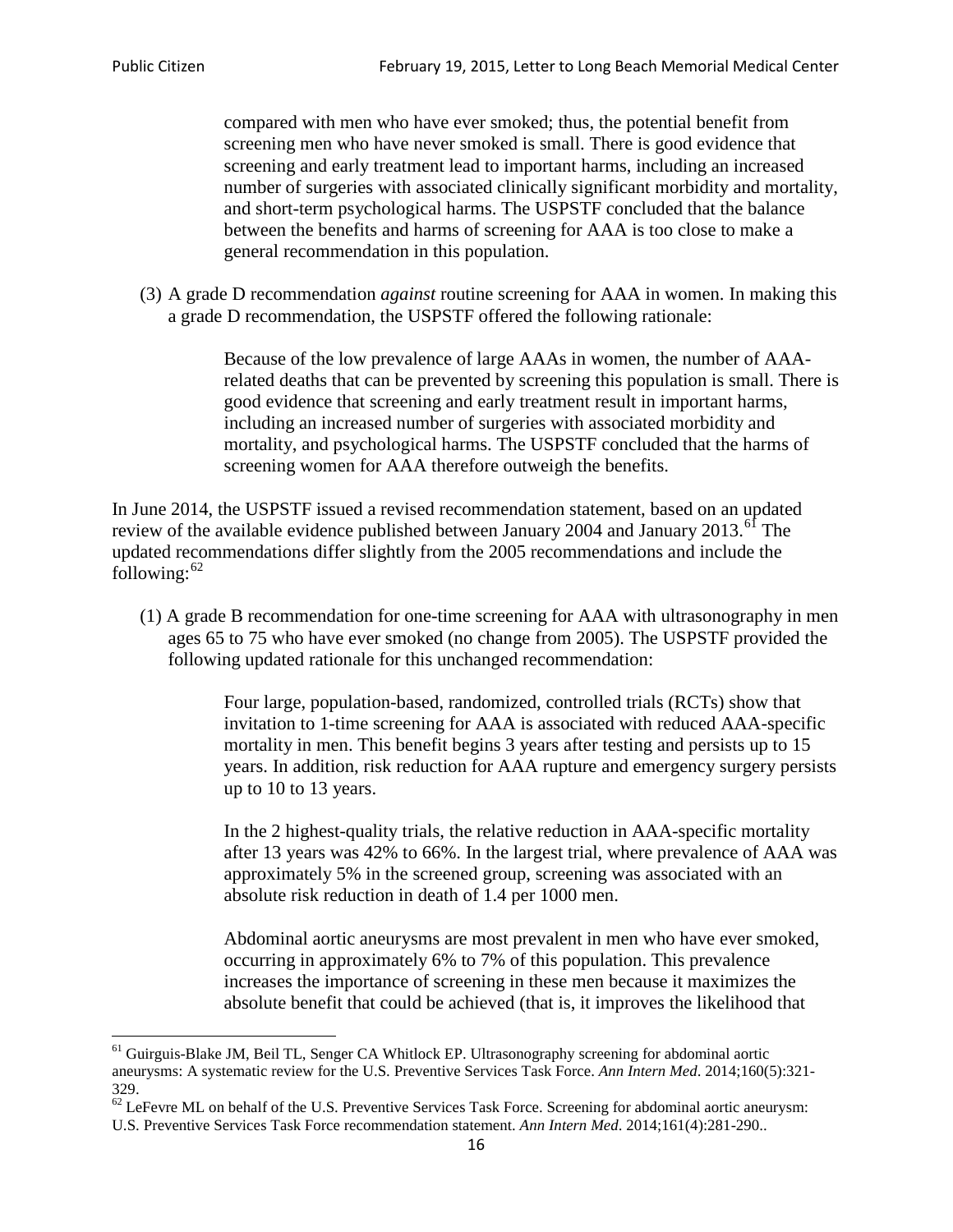men in this group will benefit from screening). Convincing evidence shows that 1-time screening with ultrasonography results in a moderate benefit in men aged 65 to 75 years who have ever smoked.

The USPSTF concluded with high certainty that screening for AAA with ultrasonography in men ages 65 to 75 who have ever smoked has a moderate net benefit.

(2) A grade C recommendation that clinicians *selectively* offer screening for AAA in men ages 65 to 75 who have never smoked rather than routinely screening all men in this group. Evidence indicates that the net benefit of screening all men ages 65 to 75 years who have never smoked is small. In determining whether this service is appropriate in individual cases, patients and clinicians should consider the balance of benefits and harms on the basis of evidence relevant to the patient's medical history, family history, other risk factors, and personal values. The USPSTF offered the following rationale for this new recommendation:

> Screening men overall reduces AAA-specific death, rupture, and emergency surgery. However, the lower prevalence of AAA in men who have never smoked (approximately 2%) substantially reduces the absolute benefit (that is, it greatly lowers the probability that men in this group will benefit from screening). Adequate evidence shows that 1-time screening for AAA with ultrasonography results in a small benefit in men aged 65 to 75 years who have never smoked.

The USPSTF also suggested the following clinical considerations with respect to this new recommendation:

Despite the demonstrated benefits of screening for AAA in men overall, the lower prevalence of AAA in male never-smokers versus male ever-smokers suggests that clinicians should consider a patient's risk factors and the potential for harm before screening for AAA rather than routinely offering screening to all male never-smokers. Important risk factors for AAA include older age and a firstdegree relative with an AAA; other risk factors include a history of other vascular aneurysms, coronary artery disease, cerebrovascular disease, atherosclerosis, hypercholesterolemia, obesity, and hypertension. Factors associated with a reduced risk for AAA include African American race, Hispanic ethnicity, and diabetes.

(3) An I statement concluding that the current evidence is insufficient to assess the balance of benefits and harms of screening for AAA in women ages 65 to 75 who have ever smoked. (An I statement means the USPSTF concludes that the current evidence is insufficient to assess the balance of benefits and harms of the service. Evidence may be lacking, of poor quality, or conflicting, and the balance of benefits and harms cannot be determined.) The USPSTF offered the following rationale for this draft statement:

> *Potential Preventable Burden.* A screening study in Sweden found that the prevalence of AAA in women aged 70 years was low (0.8%) for ever-smokers but increased to 2.0% for current smokers. A meta-analysis of individual-patient data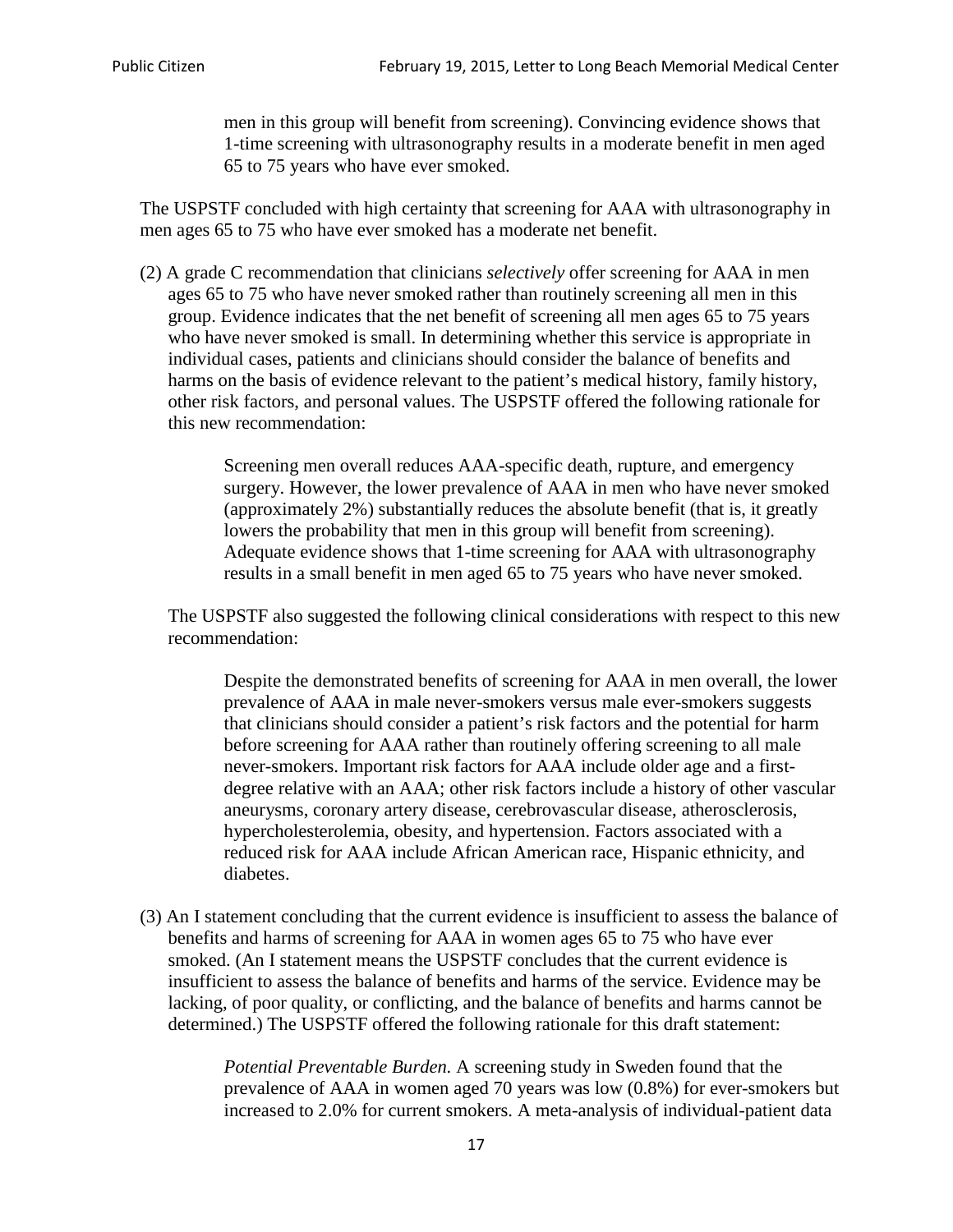found that women have a higher risk than men for AAA rupture at the same diameter (hazard ratio [HR], 3.76 [95% CI, 2.58 to 5.47]). However, AAAassociated deaths occur at an older age in women (at a time of increased competing causes of death and a declining benefit–risk ratio for operative interventions), with 70% of deaths occurring after age 80 years in women compared with fewer than 50% in men. In the only screening RCT that included women, most screen-detected AAAs in women were small (3.0 to 3.9 cm) and AAA-specific mortality was low in screened and unscreened women (<0.2%) after 10 years.

*Potential Harms.* Four RCTs (primarily done in men) showed that screening for AAA doubled the rate of AAA-associated surgeries, largely driven by an increase in elective surgeries. Most screen-detected AAAs were below the 5.5-cm threshold for immediate repair. This finding generally results in long-term or lifelong surveillance and is probably associated with some amount of overtreatment, although the magnitude of this burden is difficult to quantify.

Most screening trials reported an associated decrease in emergency AAA repairs and a reduced 30-day mortality rate associated with emergency surgery in populations invited to screen, although mortality associated with elective surgery was not reduced. Operative mortality associated with AAAs is higher in women than in men (7% vs. 5% for open repair and 2% vs. 1% for endovascular repair, respectively).

*Costs.* In addition to the cost of ultrasonography screening (approximately \$100), the estimated potential associated cost of elective surgery to repair a screendetected AAA ranges from \$37 000 to \$43 000. Potential opportunity costs also may arise, because screening may take the place of other preventive activities that may be more beneficial to the patient.

*Current Practice.* Screening for AAA is provided as part of the "welcome-to-Medicare visit" for women who have a family history of AAA. However, the evidence is insufficient to accurately characterize current practice patterns related to screening for AAA in women.

A retrospective analysis from 2000 to 2010 used the National Inpatient Sample, a database that has a stratified 20% random sample of all nonfederal inpatient hospital admissions in the United States. This analysis found that women are more likely than men to have open surgery versus endovascular aneurysm repair (EVAR) for unruptured AAA (24% vs. 17%, respectively), potentially because of issues with access to the iliac artery (that is, smaller artery size) that may preclude endovascular management.

A retrospective review of 4026 AAA repairs in the Vascular Study Group of New England database (a voluntary registry from 30 academic and community hospitals in the 6 New England states) reported that women were more likely than men to have open surgery versus EVAR and to be older and have smaller aortic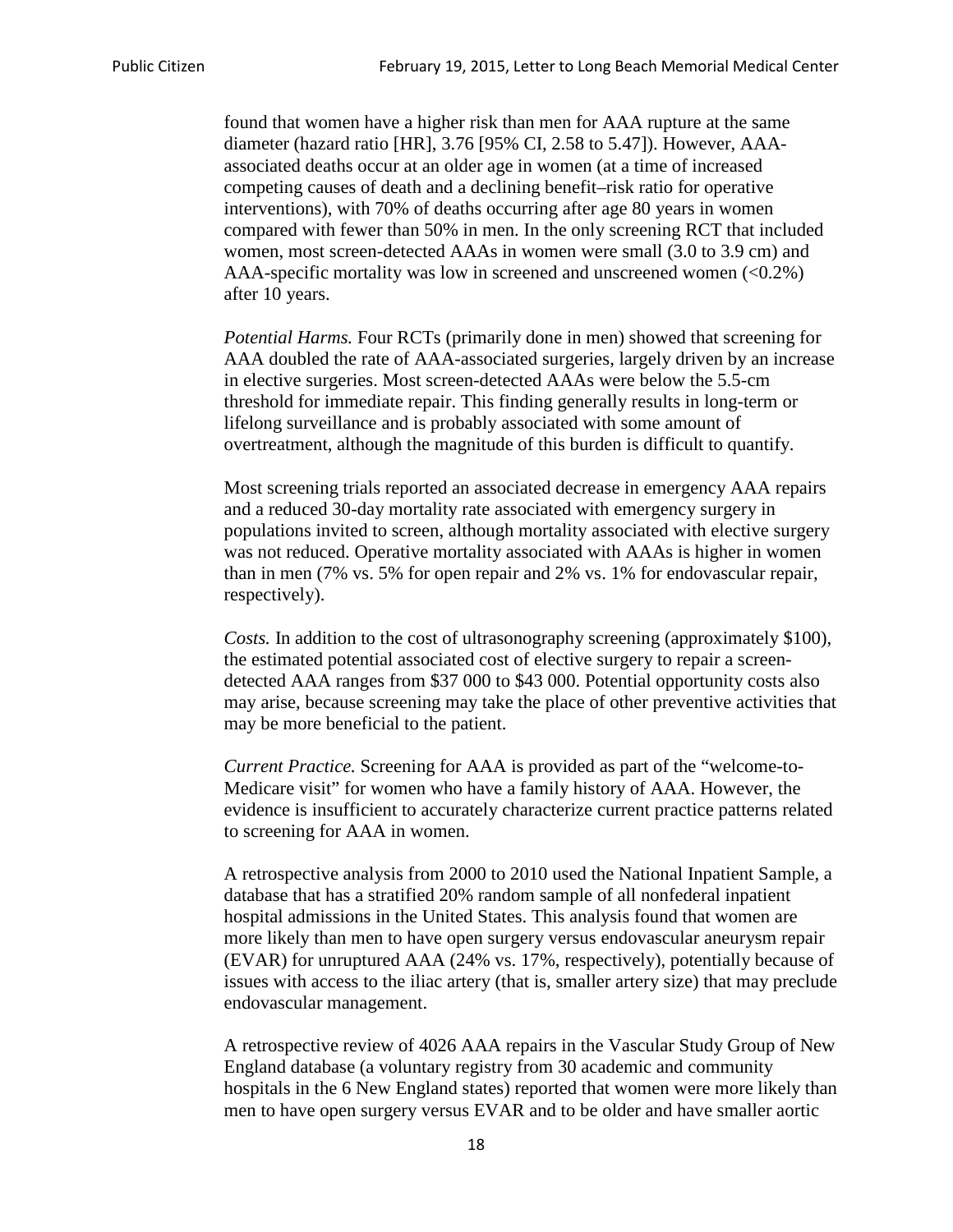diameters at the time of repair. Postoperative complications were higher in women than in men after elective EVAR or open repair, including emergency reoperations, dysrhythmias, leg ischemia or emboli, bowel ischemia, or need for discharge to another medical facility rather than home.

(4) A grade D recommendation *against* routine screening for AAA in women who have never smoked. The USPSTF offered the following rationale for this draft updated recommendation:

> The prevalence of AAA in women who have never smoked is low (0.03% to 0.60% in women aged 50 to 79 years). The evidence also shows no apparent benefit of screening for AAA in women. The USPSTF therefore concludes that adequate evidence shows that the absolute benefit of 1-time screening for AAA with ultrasonography in women who have never smoked can effectively be bounded at none or almost none.

In discussing the harms of detection and early treatment of AAAs, the USPSTF noted the following: $63$ 

In the available trials, groups invited to screening were approximately twice as likely as control groups to have any AAA surgery within 3 to 5 years, predominantly driven by an increase in elective surgeries. More than 90% of AAAs identified by screening were below the 5.5-cm threshold for immediate repair. Detecting smaller AAAs generally leads to long-term (potentially lifelong) surveillance.

A person's risk for death related to elective surgery for AAA is lower than that for death related to emergency surgery for rupture. However, the increase in the overall rates of detection and surgery in the screening groups still potentially represents a harm. A proportion of AAAs will never rupture because they do not advance or because a person dies of a competing cause.

The exact extent of overdiagnosis and overtreatment is difficult to estimate. One study from Massachusetts General Hospital reviewed 24 000 consecutive autopsies between 1952 and 1975 and found that 75% of the 473 patients who died with an undetected or unoperated AAA had a cause of death not related to the AAA (41% were >5.1 cm in diameter). Given that even elective treatment is associated with some risk for perioperative mortality, overtreatment is an important issue to consider when deciding whether to screen for this condition....

Convincing evidence shows that the harms associated with 1-time screening for AAA with ultrasonography are at least small in all populations and potentially higher in women because of their higher risk for operative mortality.

In 2011, the Society for Vascular Surgery issued a position statement on vascular screening recommending a one-time ultrasound screening for AAA for all men age 65 or older and

<span id="page-18-0"></span><sup>63</sup> *Ibid*.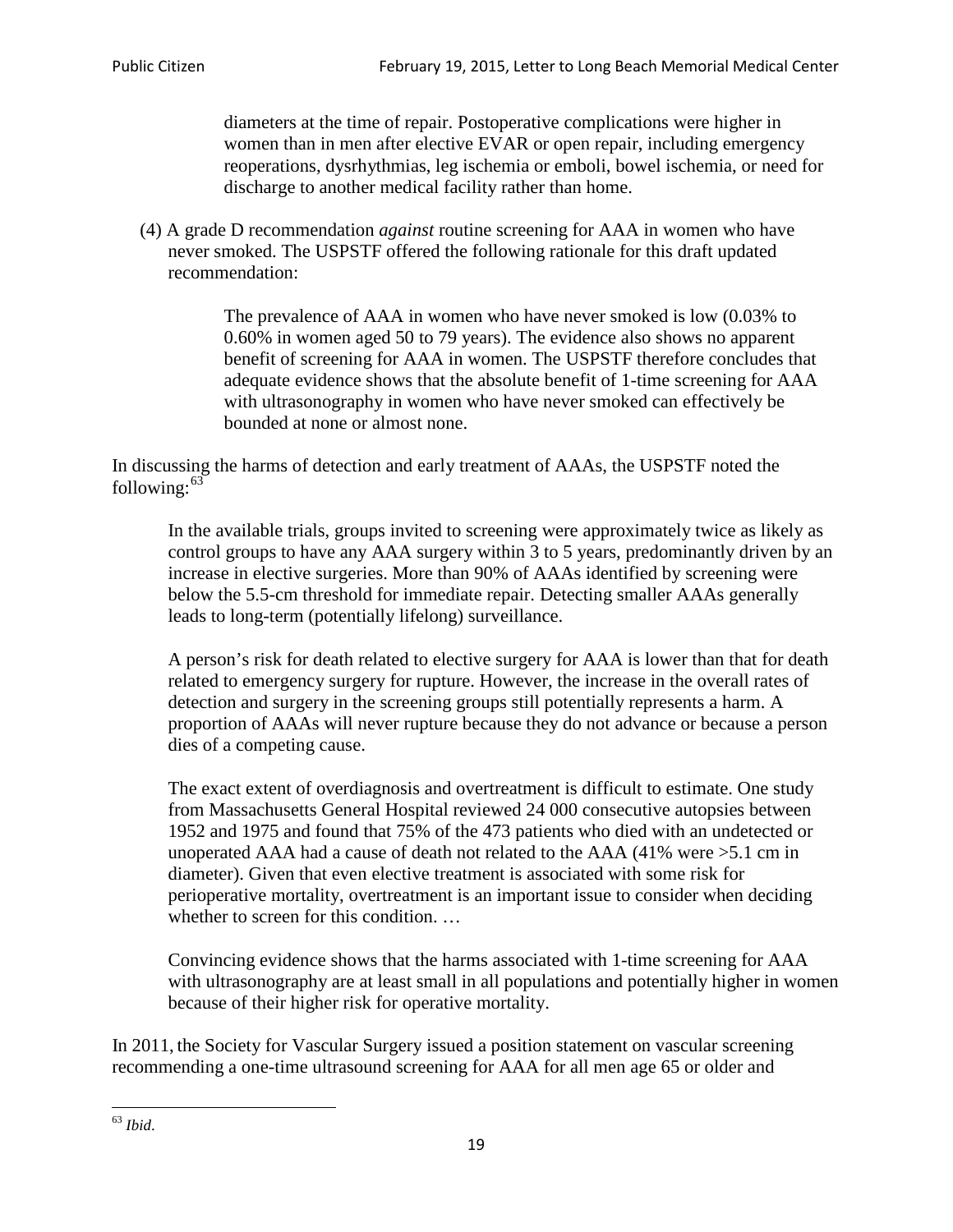screening men as early as age 55 who have a family history of AAA.<sup>[64](#page-19-0)</sup> The society also recommended one-time ultrasound screening for AAA for all women age 65 or older who have a family history of AAA or have smoked.

In 2012, the ACCF, American College of Radiology, American Institute of Ultrasound in Medicine, American Society of Echocardiography, American Society of Nephrology, Intersocietal Commission for the Accreditation of Vascular Laboratories, Society for Cardiovascular Angiography and Interventions, Society of Cardiovascular Computed Tomography, Society for Interventional Radiology, Society for Vascular Medicine, and Society for Vascular Surgery jointly issued evidence-based appropriate use criteria for noninvasive vascular testing (ultrasound and physiological testing) for a variety of possible indications.<sup>[65](#page-19-1)</sup> For each indication, these organizations classified the use of noninvasive vascular testing into one of the following three categories:

- **Appropriate:** The test is one in which the expected incremental information, combined with clinical judgment, exceeds the expected negative consequences — including the risks of the procedure itself and the downstream impact of poor test performance such as delay in diagnosis (false-negatives) or inappropriate diagnosis (false-positives) — by a sufficiently wide margin for the specific indication that the procedure is generally considered acceptable care and a reasonable approach for the indication.
- **Uncertain:** The test *may* be generally acceptable and *may* be a reasonable approach for the specific indication; uncertainty also implies that more research and/or patient information is needed to classify the indication definitively.
- **Inappropriate:** The test *is not* generally acceptable and *is not* a reasonable approach for the specific indication.

These organizations classify screening for AAA as *inappropriate* for anyone under age 65 with no history of smoking, except as noted below. They also classify such screening as *uncertain* for anyone 65 or older with no history of smoking.

These organizations did classify screening for AAA as *appropriate* for the following subgroups:

- Adults older than age 60 with a first-degree relative with an AAA.
- Adults age 65 or older who are current or former smokers.

In summary, the USPSTF and many other major medical professional organizations recommended against routine screening for AAA, or designate such screening as inappropriate for those individuals who are not at high risk for developing AAA. Screening for AAA in the

<span id="page-19-0"></span><sup>64</sup> Society for Vascular Surgery. SVS Position Statement on Vascular Screenings. January 2011. [http://www.vascularweb.org/about/positionstatements/Pages/svs-position-statement-on-vascular-screening.aspx.](http://www.vascularweb.org/about/positionstatements/Pages/svs-position-statement-on-vascular-screening.aspx) 

<span id="page-19-1"></span>Accessed August 21, 2014.<br><sup>65</sup> Mohler ER, Gornik HL, Gerhard-Herman M, et al. ACCF/ACR/AIUM/ASE/ASN/ICAVL/SCAI/SCCT/SIR/ SVM/SVS 2012 appropriate use criteria for peripheral vascular ultrasound and physiological testing part I: Arterial ultrasound and physiological testing*. J Am Coll Cardiol*. 2012;60(3):242-276.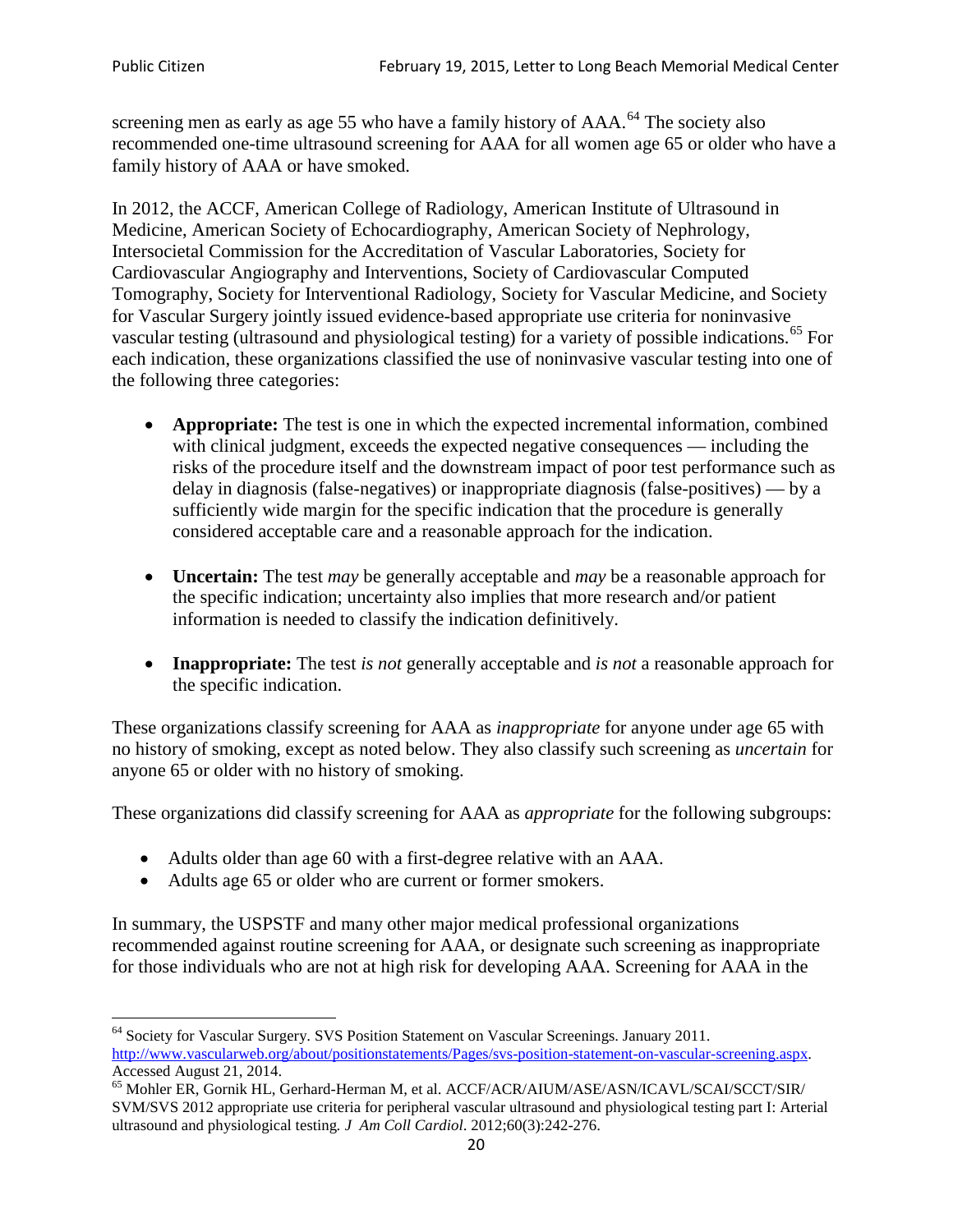general, asymptomatic population has *not* been shown to significantly improve clinical outcome and is likely to do more harm than good.

### **D. Peripheral Arterial Disease Test:**

The Life Line Screening online promotional materials state:<sup>[66](#page-20-0)</sup>

Peripheral Arterial Disease (PAD), more commonly known as hardening of the arteries, affects about eight million Americans. It is a condition in which the large and mediumsized arteries supplying blood to the legs become narrow or clogged, constricting the flow of blood. PAD is caused by atherosclerosis, a gradual process in which cholesterol and scar tissue build up, forming a substance called plaque that clogs the artery. PAD not only causes pain and disability, it also is associated with a much higher risk of heart disease. …

Peripheral Arterial Disease Screening

o A quick, easy and non-invasive procedure, PAD screening is done by using the ankle-brachial index (ABI). After removing your socks and shoes, you will have pressure cuffs placed around your upper arms and ankles. A small ultrasound device will then measure the systolic blood pressure in your limbs. …

Who should have a peripheral arterial disease screening?

• Anyone with risk factors

How often should I get a peripheral arterial disease screening?

• Annually

In 2012, the ACCF, American College of Radiology, American Institute of Ultrasound in Medicine, American Society of Echocardiography, American Society of Nephrology, Intersocietal Commission for the Accreditation of Vascular Laboratories, Society for Cardiovascular Angiography and Interventions, Society of Cardiovascular Computed Tomography, Society for Interventional Radiology, Society for Vascular Medicine, and Society for Vascular Surgery jointly issued evidence-based appropriate use criteria for noninvasive vascular testing (ultrasound and physiological testing) for a variety of possible indications. These appropriate use criteria identify the following as the only appropriate indications for lower extremity artery testing with ABI: patients with diminished pulses, femoral bruit, age greater than 50 with diabetes or smoking, or age greater than 70, which is consistent with ACC/AHA PAD guidelines. The evaluation with ABI for those younger than 50 and those with diabetes was classified as uncertain.<sup>[67](#page-20-1)</sup>

<span id="page-20-0"></span><sup>&</sup>lt;sup>66</sup> Life Line Screening. Peripheral arterial disease screening. [http://www.lifelinescreening.com/What-We-Do/What-](http://www.lifelinescreening.com/What-We-Do/What-We-Screen-For/Peripheral-Arterial-Disease)[We-Screen-For/Peripheral-Arterial-Disease.](http://www.lifelinescreening.com/What-We-Do/What-We-Screen-For/Peripheral-Arterial-Disease) Accessed January 9, 2015.<br><sup>67</sup> Mohler ER, Gornik HL, Gerhard-Herman M, et al. ACCF/ACR/AIUM/ASE/ASN/ICAVL/SCAI/SCCT/SIR/

<span id="page-20-1"></span>SVM/SVS 2012 appropriate use criteria for peripheral vascular ultrasound and physiological testing part I: Arterial ultrasound and physiological testing. *J Am Coll Cardiol*. 2012;60(3):242-276.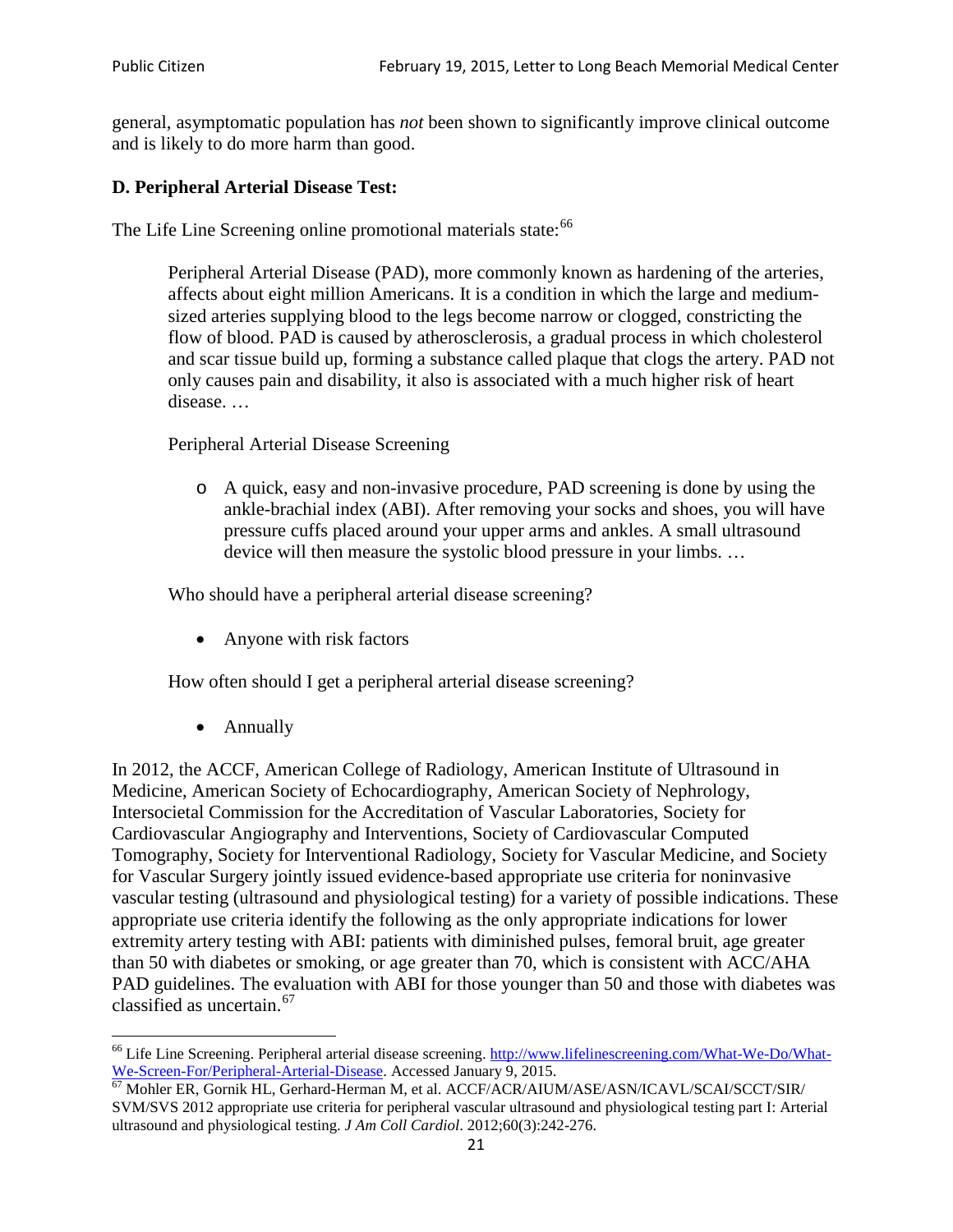In 2013, the USPSTF, based on a systematic review of the scientific literature,<sup>[68](#page-21-0)</sup> issued a grade I statement on ABI testing, concluding that the current evidence is *insufficient* to assess the balance of benefits and harms of screening for peripheral artery disease and cardiovascular disease risk assessment with ABI in adults.<sup>[69](#page-21-1)</sup> In making this statement, the USPSTF noted the following regarding its assessment of the possible benefits and harms of ABI screening:

#### **Benefits of Detection and Early Treatment**

The USPSTF found no evidence that screening for and treatment of PAD in asymptomatic patients leads to clinically important benefits. It also reviewed the potential benefits of adding the ABI to the Framingham Risk Score (FRS) and found evidence that this results in some patient risk reclassification; however, how often the reclassification is appropriate or whether it results in improved clinical outcomes is not known.

Determining the overall benefit of ABI testing requires not only evidence on appropriate risk reclassification but also evidence that this reclassification leads to treatments shown to improve clinical outcomes. One randomized trial found that aspirin did not reduce [cardiovascular disease] events in patients with a low ABI. No studies assessed the effect of lipid-lowering therapy or other cardiovascular risk reduction interventions in patients with asymptomatic PAD and no known diagnosis of [cardiovascular disease] or diabetes. The USPSTF found inadequate evidence that early treatment of screen-detected PAD leads to improvement in clinical outcomes.

#### **Harms of Detection and Early Treatment**

The USPSTF found no studies addressing the magnitude of harms of screening for PAD with the ABI; however, the direct harms to the patient of screening itself, beyond the time needed for the test, are probably minimal. Other harms resulting from testing may include false-positive results, exposure to gadolinium or contrast dye if magnetic resonance angiography (MRA) or computed tomography angiography (CTA) is used to confirm diagnosis, anxiety, labeling, and opportunity costs.

The USPSTF found inadequate evidence on the harms of early treatment of screendetected PAD. One study showed that low-dose aspirin treatment in asymptomatic patients with a low ABI may increase bleeding. Additional harms associated with treatment include use of unnecessary medications (or higher doses) and their resulting adverse effects and discontinuation of medications known to be effective in patients with established coronary artery disease (CAD) if the patient is reclassified to a lower risk category on the basis of a normal ABI.

We are not aware of any major medical professional organization that endorses such screening for peripheral vascular disease with ABI in the general asymptomatic population.

Moreover, treatment benefits for asymptomatic individuals with screen-detected PAD are not well established, and there appear to be no studies that directly assess the impact of screening

<span id="page-21-0"></span><sup>&</sup>lt;sup>68</sup> Lin JS, Olson CM, Johnson ES, Whitlock EP. The ankle-brachial index for peripheral artery disease screening and cardiovascular disease prediction among asymptomatic adults: A systematic evidence review for the U.S. Preventive Services Task Force. *Ann Intern Med.* 2013;159(5):333-341.<br><sup>69</sup> Moyer VA, U.S. Preventive Services Task Force. Screening for peripheral artery disease and cardiovascular

<span id="page-21-1"></span>disease risk assessment with the ankle–brachial index in adults: U.S. Preventive Service Task Force recommendation statement. *Ann Intern Med.* 2013;159(5):342-348.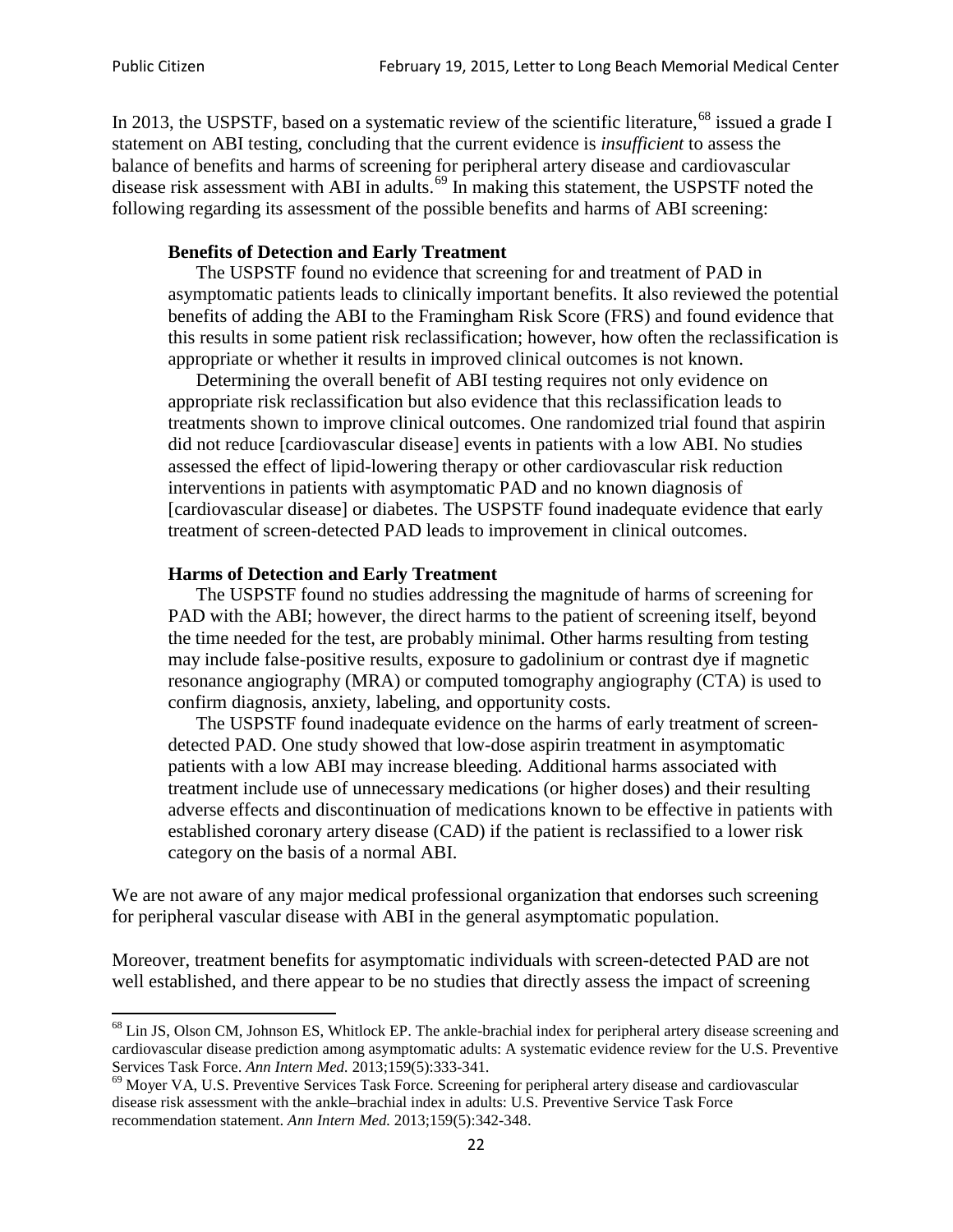unselected adults (or generally asymptomatic adults) with ABI on cardiovascular disease or PAD health outcomes.<sup>[70](#page-22-0)</sup>

### **E. Osteoporosis Screening/Bone Density Test**

The Life Line Screening online promotional materials state: $<sup>71</sup>$  $<sup>71</sup>$  $<sup>71</sup>$ </sup>

Osteoporosis is a disease in which bone becomes extremely fragile. Bone is a complex living tissue that can be weakened by poor diet and lack of exercise.

As we age, bones begin to break down faster than new bone can be formed. Osteoporosis removes minerals from bones until they become so weak and brittle that they fracture very easily. Actions such as bending to pick up a newspaper, lifting a vacuum, or even coughing can cause a fracture. Some fractures, such as hip fractures, may require hospitalization or major surgery, and may result in disability or even death.

Screening for Osteoporosis

• An easy and painless procedure, an osteoporosis screening requires you to place your foot in an ultrasound device called a bone densitometer. This device then measures the bone mineral density [BMD] of your heel. The heel is measured because its bone is similar to that found in the hip, where fractures most often occur. …

Who should have an Osteoporosis screening?

• Anyone who has the risk factors associated with the disease ...

How often should I get an Osteoporosis screening?

• Annually

Several major medical professional organizations affirmatively recommend screening for osteoporosis in *certain high-risk individuals*, but we are not aware of any major medical professional organization that endorses such screening *annually* for any group of individuals.

In 2008, the American College of Physicians issued the following evidence-based recommendation for osteoporosis screening in men: $^{72}$  $^{72}$  $^{72}$ 

(1) Clinicians should periodically perform individualized assessment of risk factors for osteoporosis in older men (Grade: strong recommendation; moderate-quality evidence).

<span id="page-22-0"></span><sup>70</sup> [Lin JS,](http://www.ncbi.nlm.nih.gov/pubmed?term=Lin%20JS%5BAuthor%5D&cauthor=true&cauthor_uid=24156115) [Olson CM,](http://www.ncbi.nlm.nih.gov/pubmed?term=Olson%20CM%5BAuthor%5D&cauthor=true&cauthor_uid=24156115) [Johnson ES,](http://www.ncbi.nlm.nih.gov/pubmed?term=Johnson%20ES%5BAuthor%5D&cauthor=true&cauthor_uid=24156115) et al. *The Ankle Brachial Index for Peripheral Artery Disease Screening and Cardiovascular Disease Prediction in Asymptomatic Adults: A Systematic Evidence Review for the U.S. Preventive Services Task Force*. Rockville, MD: Agency for Healthcare Research and Quality; 2013.<br>http://www.ncbi.nlm.nih.gov/books/NBK164524. Accessed December 29, 2014.

<span id="page-22-1"></span> $\frac{1}{71}$  Life Line Screening. Osteoporosis screening/bone density test. [http://www.lifelinescreening.com/What-We-](http://www.lifelinescreening.com/What-We-Do/What-We-Screen-For/Osteoporosis) $\underline{Do/What-We-Screen-For/Osteoporosis}$ . Accessed January 9, 2015.<br><sup>72</sup> Qaseem A, Snow V, Shekelle P, et al. Screening for osteoporosis in men: A clinical practice guideline from the

<span id="page-22-2"></span>American College of Physicians. *Ann Intern Med*. 2008;148(9):680-4.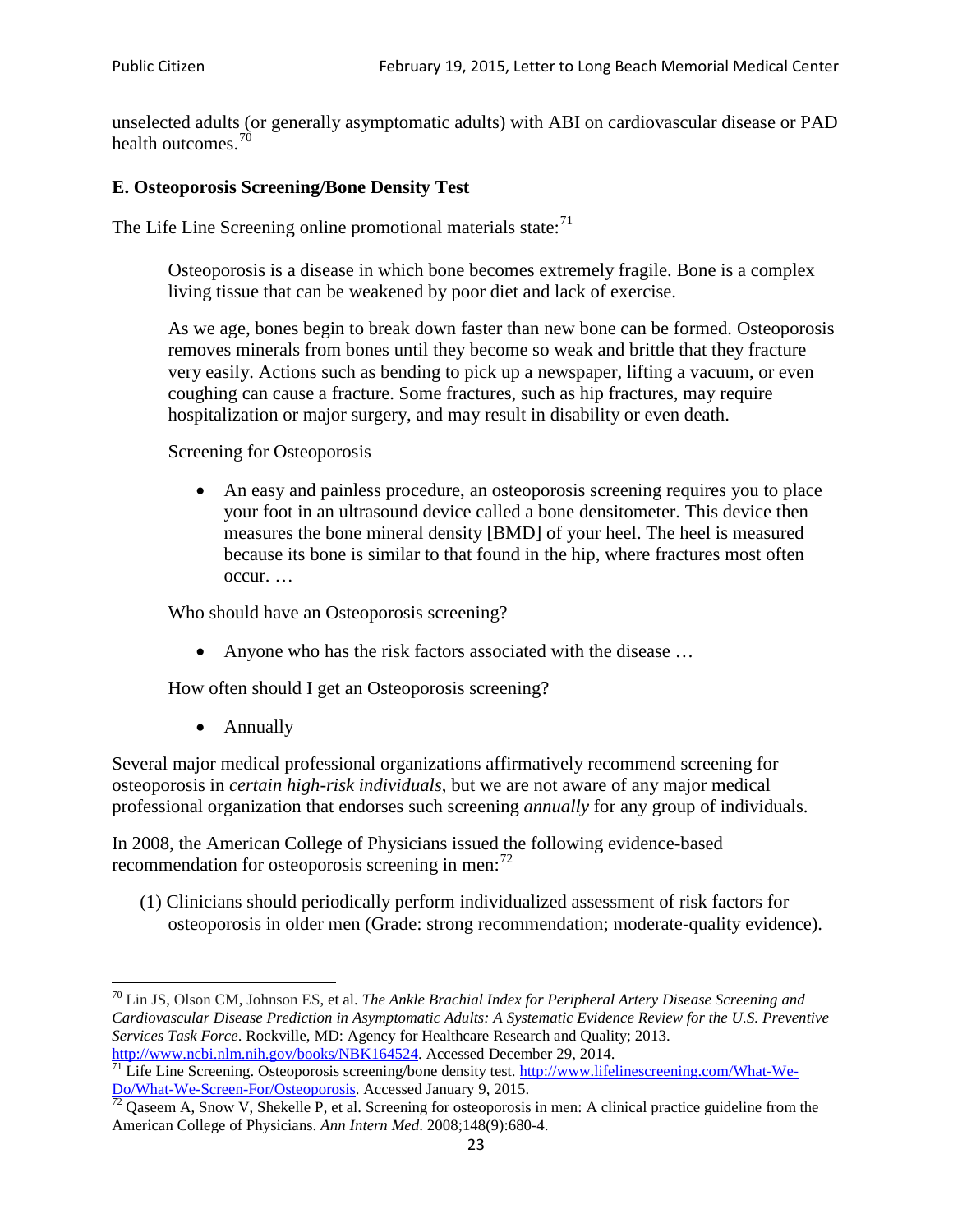A careful assessment of risk for osteoporosis in men is important. The appropriate age to start risk assessment is uncertain. However, by age 65 years, at least 6% of men have DXA [dual-energy X-ray absorptiometry]-determined osteoporosis, therefore, assessment of risk factors before this age is reasonable. Factors that increase the risk for osteoporosis in men include age (>70 years), low body weight (body mass index <20 to 25 kg/m2), weight loss  $\langle$  >10% [compared with the usual young or adult weight or weight loss in recent years]), physical inactivity (participates in no physical activities on a regular basis [walking, climbing stairs, carrying weights, housework, or gardening]), corticosteroid use, androgen deprivation therapy, and previous fragility fracture. Risk assessments should be updated periodically for men who choose not to be screened.

(2) Clinicians should obtain DXA for men who are at increased risk for osteoporosis and are candidates for drug therapy (Grade: strong recommendation; moderate-quality evidence).

Bone density measurement with DXA is the accepted reference standard for diagnosing osteoporosis in men. Men who are at increased risk for osteoporosis are candidates for DXA. Little evidence about alternatives to DXA exists. The 2 most studied methods are quantitative ultrasonography (usually of the calcaneus) and the OST [Osteoporosis Self-Assessment Tool]. Available evidence indicates that neither alternative is sufficiently sensitive or specific at predicting DXA-determined bone mass to be recommended as a substitute for DXA. Although 1 study has demonstrated a strong relationship between calcaneal ultrasonography and subsequent fracture, until treatment trials establish the effectiveness of therapy for osteoporosis diagnosed by ultrasonography rather than DXA, the role of ultrasonography in initiating therapy remains uncertain. No studies have evaluated the optimal intervals for repeated screening by using BMD measurement with DXA.

The evidence review showed that calcaneal ultrasonography predicts DXA-determined osteoporosis only modestly well. However, more important, it was a strong predictor of fracture in men. This may be because ultrasonography identifies other bone properties, such as bone quality, which may not be identified on DXA. Because treatment trials have not measured the effectiveness of therapy for osteoporosis diagnosed by ultrasonography rather than DXA, the role of ultrasonography in diagnosis remains uncertain.

In 2011, the USPSTF issued the following updated evidence-based recommendations for osteoporosis screening:<sup>[73](#page-23-0)</sup>

(1) A grade B recommendation for screening for osteoporosis in women aged 65 years or older and in younger women whose fracture risk is equal to or greater than that of a 65 year-old white woman who has no additional risk factors. In making this a grade B recommendation, the USPSTF offered the following rationale:

> No controlled studies have evaluated the effect of screening for osteoporosis on fracture rates or fracture-related morbidity or mortality.

<span id="page-23-0"></span><sup>&</sup>lt;sup>73</sup> U.S. Preventive Services Task Force. Screening for osteoporosis: U.S. Preventive Services Task Force recommendation statement. *Ann Intern Med*. 2011;154(5):356-364.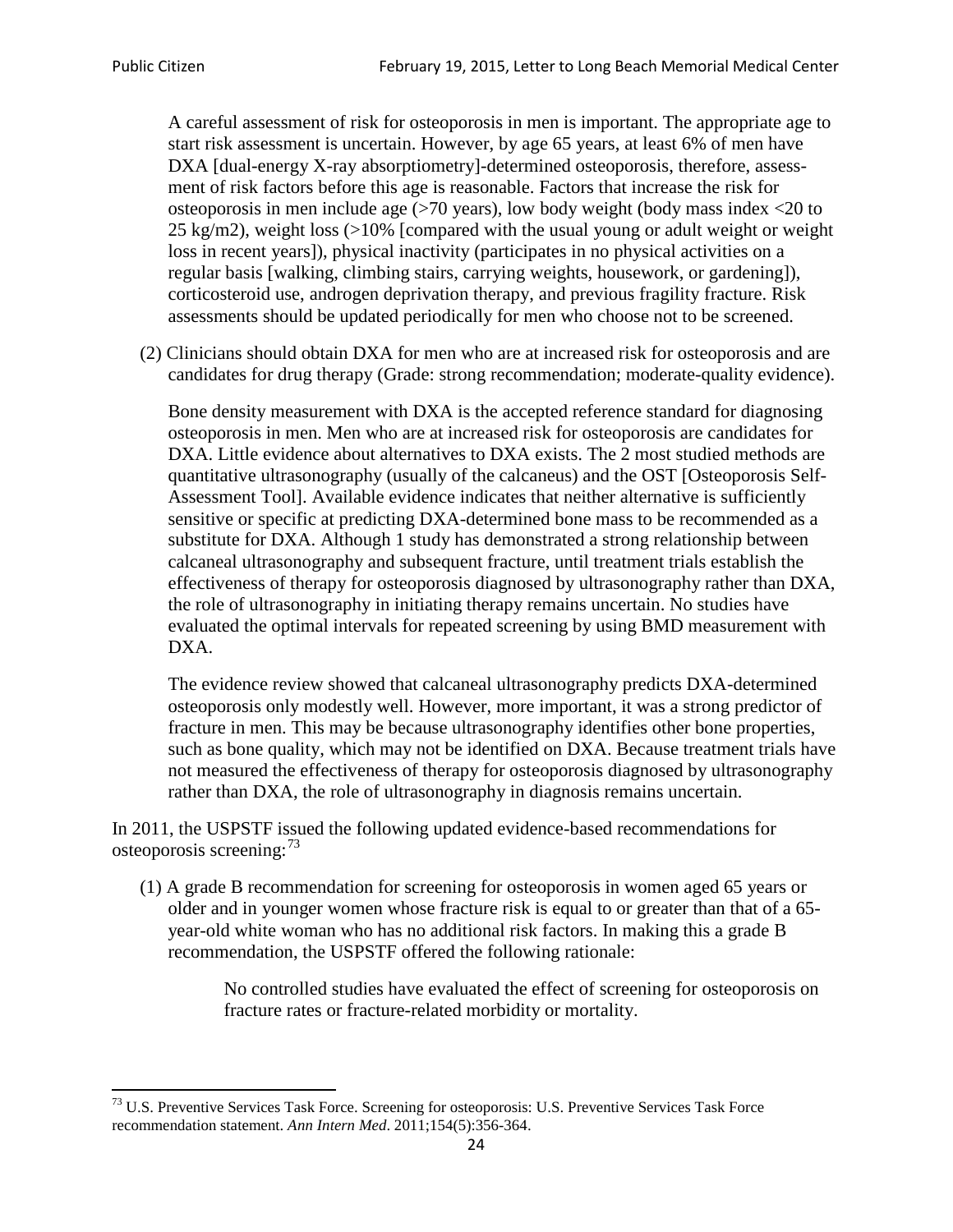In postmenopausal women who have no previous osteoporotic fractures, the USPSTF found convincing evidence that drug therapies reduce the risk for fractures. In women aged 65 years or older and in younger women whose fracture risk is equal to or greater than that of a 65-year-old white woman who has no additional risk factors, the USPSTF judged that the benefit of treating screeningdetected osteoporosis is at least moderate.

(2) An I statement concluding that the current evidence is insufficient to assess the balance of benefits and harms of screening for osteoporosis in men.

> Because of the lack of relevant studies, the USPSTF found inadequate evidence that drug therapies reduce the risk for fractures in men who have no previous osteoporotic fractures. The USPSTF identified the absence of randomized trials of primary fracture prevention in men who have osteoporosis as a critical gap in the evidence.

The USPSTF concludes that for men, evidence of the benefits of screening for osteoporosis is lacking and the balance of benefits and harms cannot be determined.

In discussing how often women should be screened for osteoporosis, the USPSTF noted the following: $74$ 

The potential value of rescreening women whose initial screening test did not detect osteoporosis is to improve fracture risk prediction. Evidence is lacking about optimal intervals for repeated screening and whether repeated screening is necessary in a woman with normal BMD. Because of limitations in the precision of testing, a minimum of 2 years may be needed to reliably measure a change in BMD; however, longer intervals may be necessary to improve fracture risk prediction. A prospective study of 4124 women aged 65 years or older found that neither repeated BMD measurement nor the change in BMD after 8 years was more predictive of subsequent fracture risk than the original measurement.

In 2012, the American College of Obstetricians and Gynecologists (ACOG) issued the following updated evidence-based recommendations on screening women for osteoporosis:<sup>[75](#page-24-1)</sup>

Bone density screening for women should begin at age 65 years. DXA absorptiometry screening can be used selectively for women younger than 65 years if they are postmenopausal and have other significant risk factors for osteoporosis or fracture.

Regarding how often women should be screened for osteoporosis, the ACOG recommended the following: $^{76}$  $^{76}$  $^{76}$ 

(1) In the absence of new risk factors, DXA screening should not be performed more frequently than every 2 years.

<span id="page-24-2"></span><span id="page-24-1"></span><span id="page-24-0"></span><sup>74</sup> *Ibid.* <sup>75</sup> American College of Obstetricians and Gynecologists. Osteoporosis. September 17, 2012. [http://www.guideline.gov/content.aspx?id=38413#Section420.](http://www.guideline.gov/content.aspx?id=38413#Section420) Accessed January 7, 2015.<br><sup>76</sup> *Ibid.*